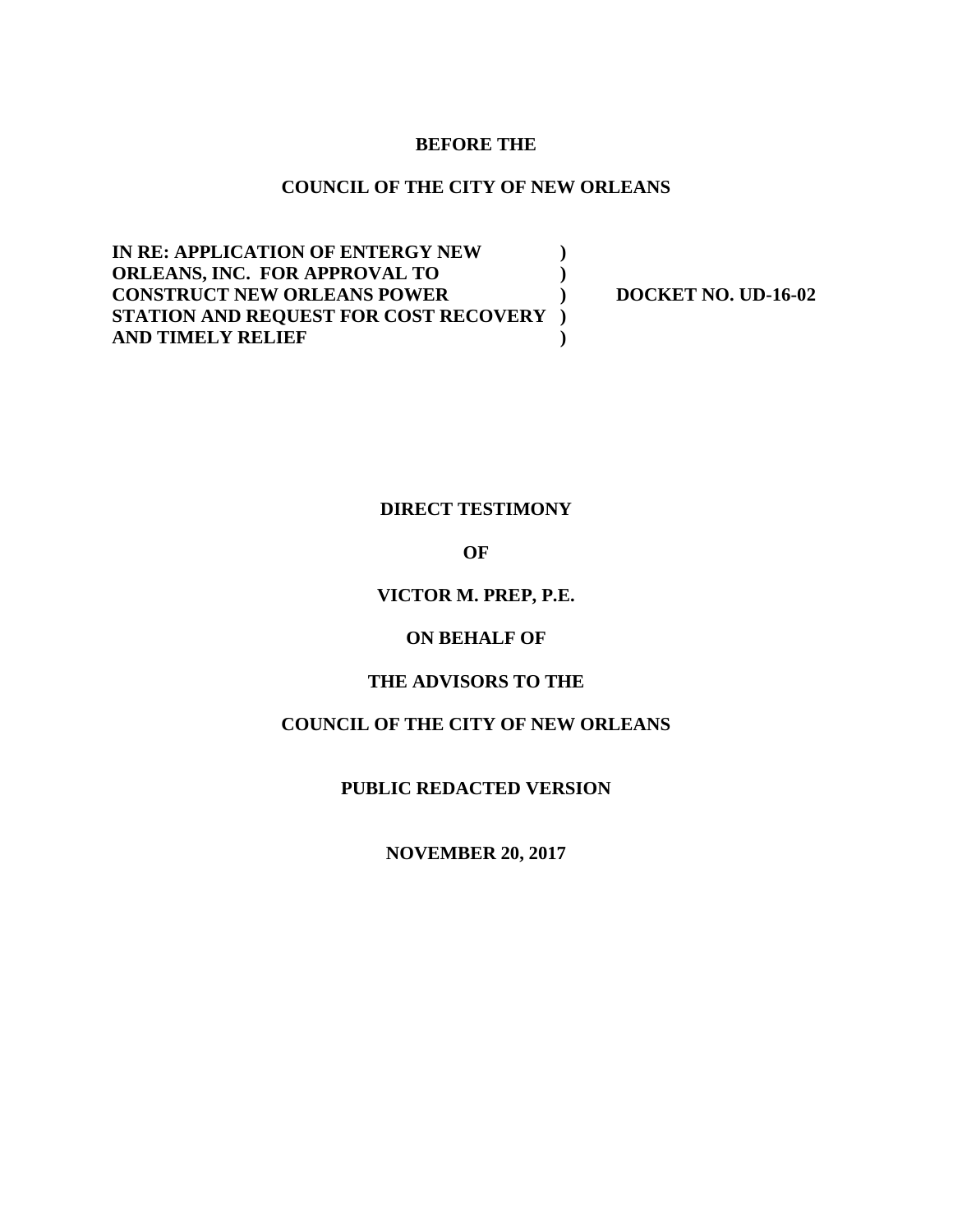Exhibit No. \_\_\_ (VMP-1) Docket No. UD-16-02 Page 1 of 31

#### **PREPARED DIRECT TESTIMONY**

**OF**

#### **VICTOR M. PREP**

#### **I. INTRODUCTION**

#### **Q. PLEASE STATE YOUR NAME, BUSINESS ADDRESS AND OCCUPATION.**

 **A.** My name is Victor M. Prep. My business address is 8055 East Tufts Avenue, Suite 1250, Denver, Colorado. I am a registered Professional Engineer in the States of Pennsylvania, Colorado, and Louisiana and I am an Executive Consultant with the firm, Legend

Consulting Group Limited ("Legend").

### **Q. ON WHOSE BEHALF DO YOU APPEAR IN THIS PROCEEDING?**

 **A.** I am presenting testimony on behalf of the Advisors to the Council of the City of New Orleans ("Council" or "CNO"). The Council regulates the rates, terms, and conditions of electric and gas service of Entergy New Orleans, Inc. ("ENO"). ENO is one of the Entergy Operating Companies<sup>[1](#page-1-0)</sup> and is a wholly-owned subsidiary of Entergy Corporation ("Entergy").

<span id="page-1-0"></span> The Entergy Operating Companies ("Operating Companies") are Entergy Arkansas, Inc. ("EAI"); Entergy Louisiana, LLC ("ELL"); Entergy Mississippi, Inc. ("EMI"); Entergy Texas, Inc. ("ETI"); and ENO.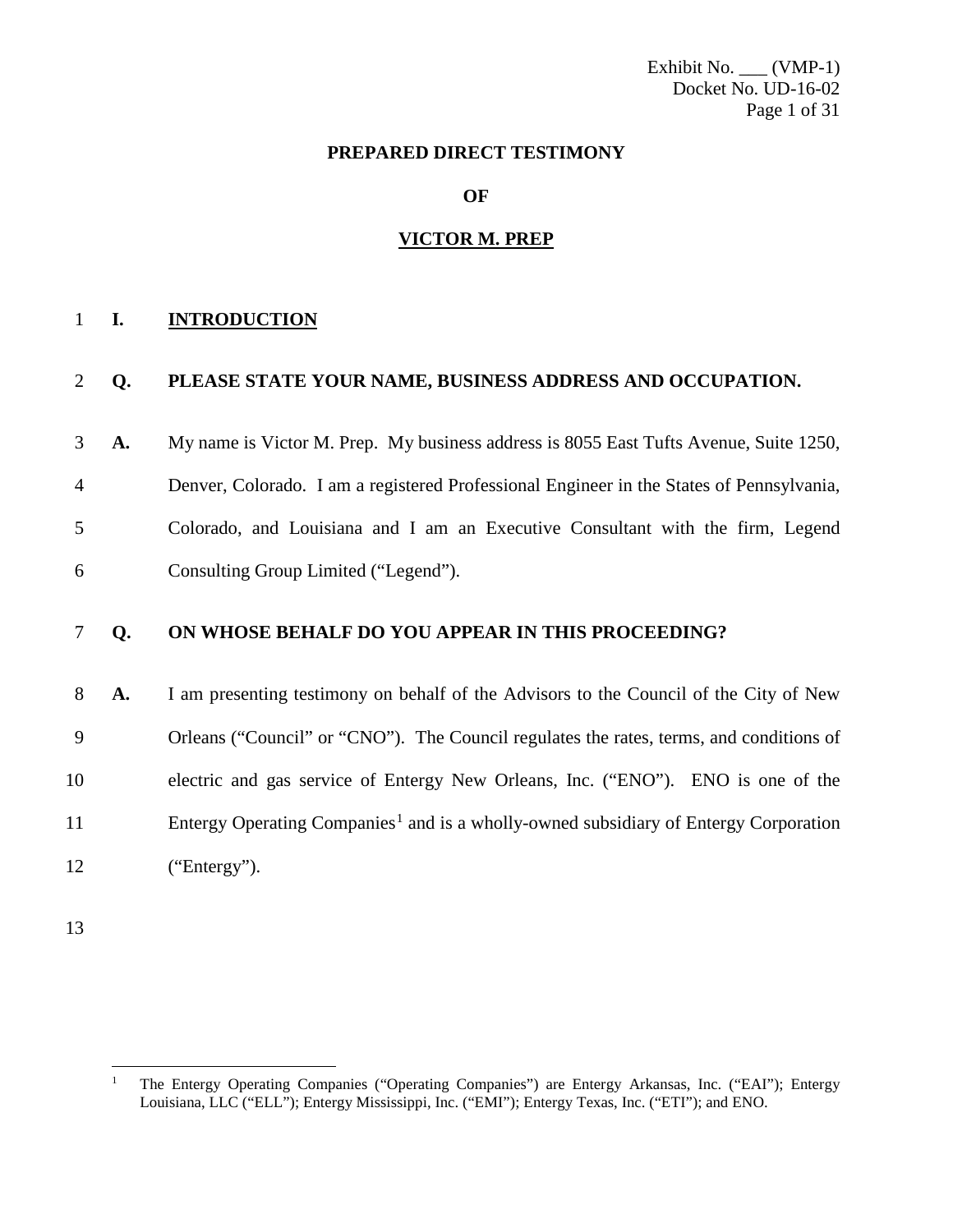### **Q. PLEASE SUMMARIZE YOUR RELEVANT EDUCATIONAL BACKGROUND AND PROFESSIONAL EXPERIENCE.**

**A.** Exhibit No. (VMP-2) provides a summary of my relevant education and professional 4 experience and Exhibit No. (VMP-3) lists my previous testimony.

### **Q. WHAT IS THE PURPOSE OF YOUR TESTIMONY?**

 **A.** The purpose of my testimony is to provide my recommendations regarding appropriate methodologies to allocate the fixed project costs in the Docket as well as the results of my evaluation of ENO's proposed Regulatory Approval Plan related to ENO's initial and supplemental applications: its "*Application of Entergy New Orleans, Inc. for Approval to Construct New Orleans Power Station and Request for Cost Recovery and Timely Relief*" ("Initial Application"); and its July 6, 2017, "*Supplemental and Amending Application of Entergy New Orleans, Inc. ("ENO") for Approval to Construct New Orleans Power Station and Request for Cost Recovery and for Timely Relief.* ("Supplemental Application"). I refer to these filing collectively as the "Application". In particular, I will address alternative regulatory treatments to recover project costs, including cost recovery through base rates in the Combined Rate Case in lieu of another additional Rider on customer bills as proposed by ENO. I will also discuss an approach to estimating the allocated project costs and provide recommendations regarding the allocation and cost recovery of Long Term Service Agreement ("LTSA") costs. And I will present a comparative table of the differing demand side management ("DSM") reductions to annual system peaks that ENO used in its various analyses.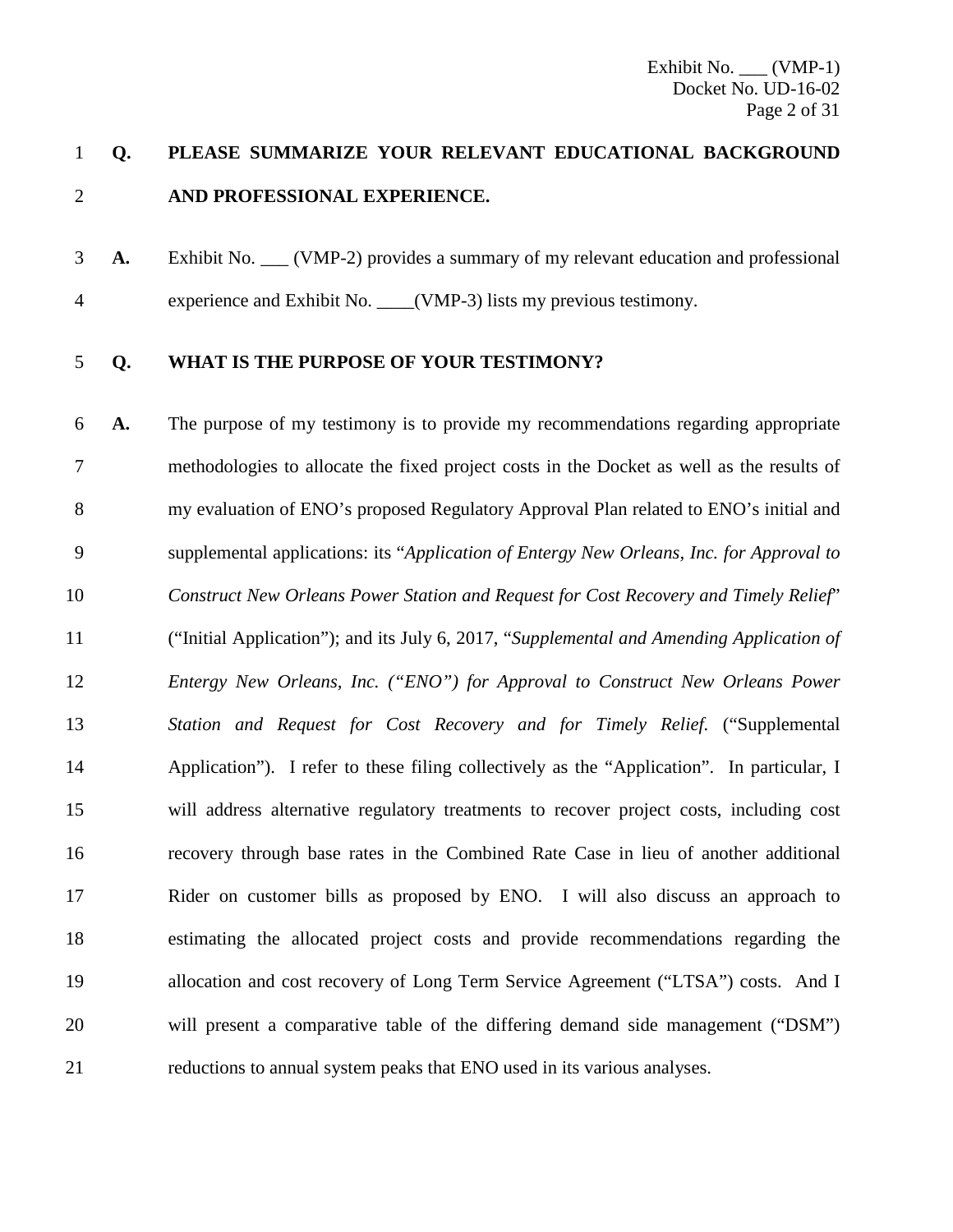### **Q. PLEASE SUMMARIZE YOUR MAJOR CONCLUSIONS AND RECOMMENDATIONS.**

 **A.** In my testimony, I discuss four major areas where I provide conclusions and recommendations. First, regarding the allocation of project non-fuel/fixed costs to customer classes, I conclude that a demand cost allocation methodology is much more appropriate than a kWh-based allocation. For the purposes of projecting customer class and rate impacts related to NOPS project revenue requirements, I recommend that base rate revenue be used to develop a current estimate of the project fixed costs allocated to customer classes, with the final allocation methodology to be determined in the Combined Rate Case.

 Second, since the anticipated commercial operation date ("COD") of each of the New Orleans Power Station ("NOPS") alternatives is anticipated to be later than the test periods and effective dates of revised rates from the Combined Rate Case, I recommend that the recovery of project fixed costs be accomplished using a two-step increase or adjustment to base rates. Following the rate adjustment from the Combined Rate Case expected by the first billing cycle of August 2018, the second rate adjustment (based on project fixed costs as pro-forma adjustments in the rate case test period) would occur with the COD when the approved NOPS project is used and useful and placed in service. I do not recommend recovery of project fixed costs through a rider as proposed by ENO.

 Third, I recommend that the project costs be evaluated in conjunction with the total costs of ENO (including the return component), where a total ENO retail revenue adjustment is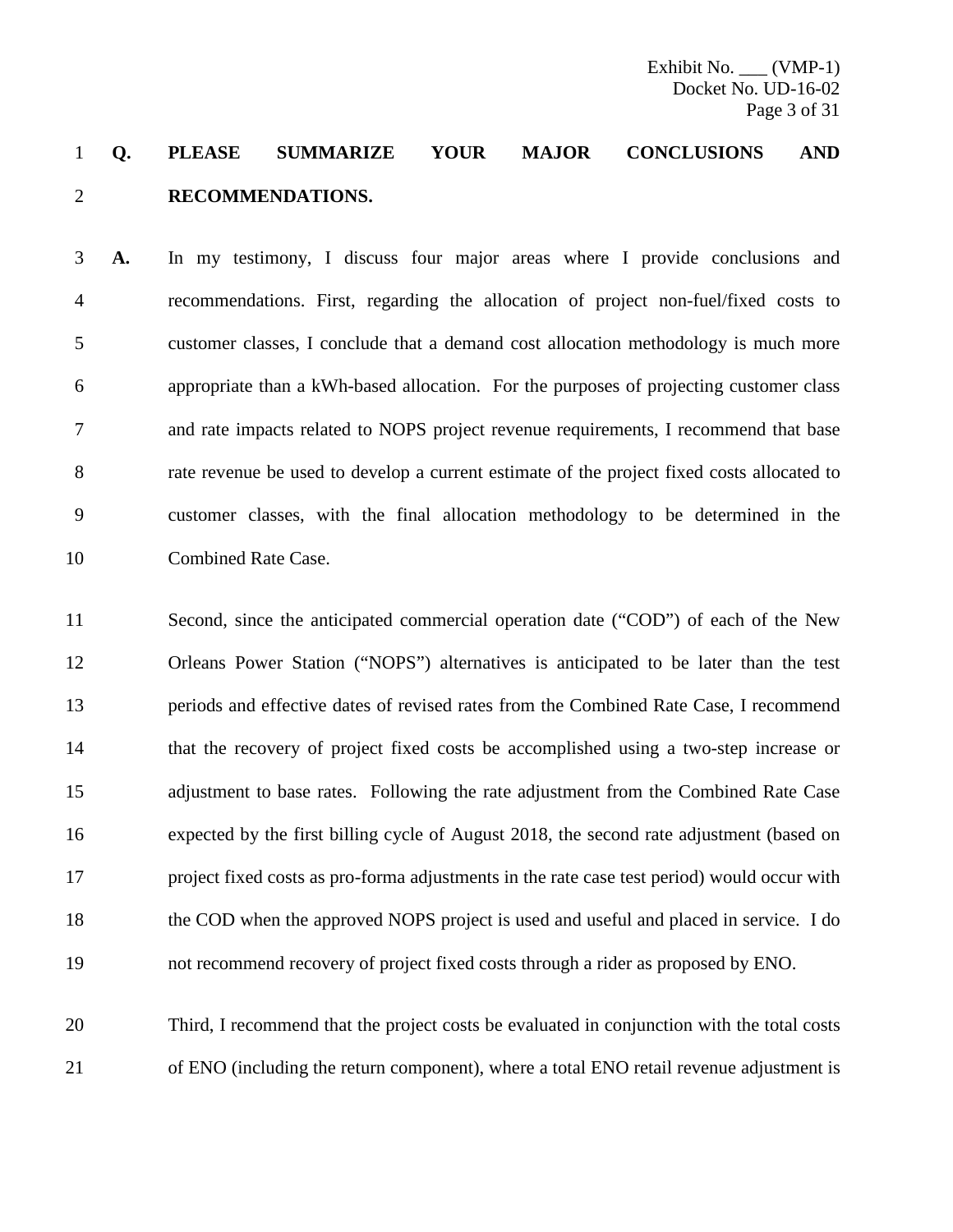determined based on a comprehensive evaluation of all costs and revenues. The evaluation of total ENO fixed costs and related revenue adjustment will occur annually, 3 with either a decoupling mechanism required by Resolution R-16-103<sup>[2](#page-4-0)</sup> or with an annual Formula Rate Plan ("FRP") filing if approved in the Combined Rate Case. If an FRP is approved with an ROE bandwidth calculation, the NOPS project fixed cost recovery should be included with the evaluation of ENO's total fixed costs within the ROE bandwidth calculation.

 Fourth, I conclude that the LTSA costs are primarily fixed costs similar to traditional project fixed maintenance costs, and should be recovered through base rates using appropriate cost allocations, rather than recovery through the fuel adjustment clause ("FAC") as proposed by ENO.

#### **II. EVALUATION OF ENO'S APPLICATION BEFORE THE COUNCIL**

#### **Q. WHAT IS ENO SEEKING IN THIS DOCKET?**

 **A.** In its Application, ENO seeks authorization to proceed with constructing the New Orleans Power Station ("NOPS" or the "Project"). ENO amended the Initial Application to include an alternative to the original Project configuration of a 226 MW combustion 17 turbine ("CT"). The alternative that ENO proposes is a 128 MW project, or an alternative peaker, consisting of seven Reciprocating Internal Combustion Engine ("RICE") generator sets ("RICE alternative"). ENO has also analyzed another alternative

<span id="page-4-0"></span><sup>&</sup>lt;sup>2</sup> Resolution No. R-16-103 required ENO to file three annual revenue decoupling adjustments following the Combined Rate Case, with or without an FRP approved by the Council.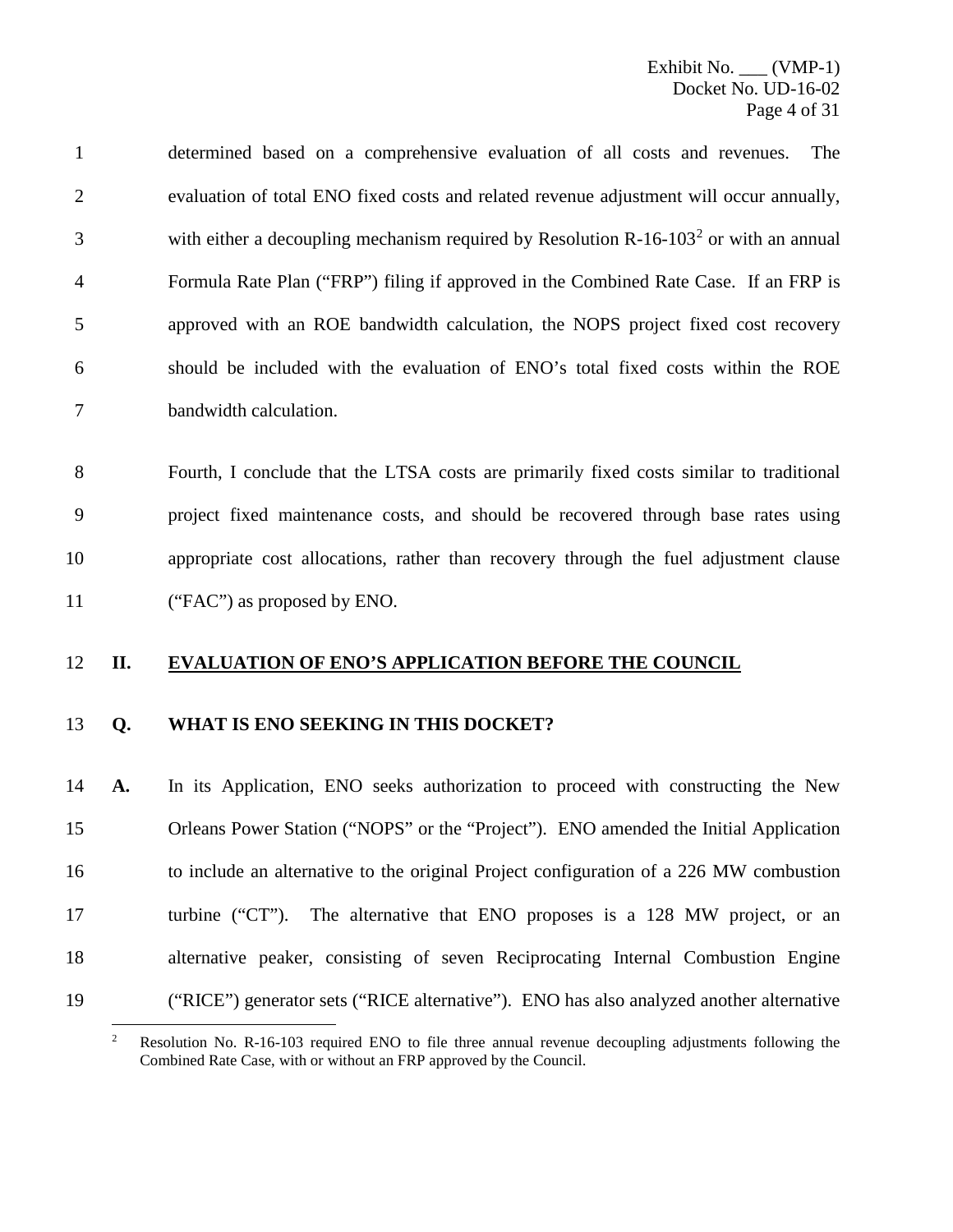or reference portfolio, a transmission alternative, consisting of transmission upgrades without any new local generation. In conjunction with its request for authorization to proceed with construction, ENO also proposed a Regulatory Approval Plan, seeking confirmation that ENO will have a full and fair opportunity to recover prudently incurred costs of the Project. Specifically, ENO's Application requested an exact cost recovery Rider to recover NOPS costs from the commencement of commercial operation.

### **Q. WHAT DOCUMENTS HAVE YOUR REVIEWED IN SUPPORT OF YOUR TESTIMONY?**

 **A.** I have reviewed ENO's complete Application and supporting exhibits, the filed testimony of all parties in the Docket, the discovery responses of all parties, and the relevant source references provided in the documents. In addition, I have conducted research concerning similar regulatory and cost recovery issues in several jurisdictions in support of the conclusions and recommendations in my testimony.

### **Q. HOW HAVE YOU STRUCTURED YOUR TESTIMONY IN SUMMARIZING YOUR EVALUATION OF ENO'S APPLICATION?**

 **A.** First, I will discuss appropriate methodologies to allocate the fixed costs of the NOPS alternatives, for a current estimate and for a basis of future examination. Second, I will evaluate ENO's Regulatory Plan, including ENO's proposals regarding a cost recovery Rider and its inclusion in annual revenue adjustments. Third, I will discuss how a fixed cost recovery Rider constitutes single issue ratemaking and should not be considered.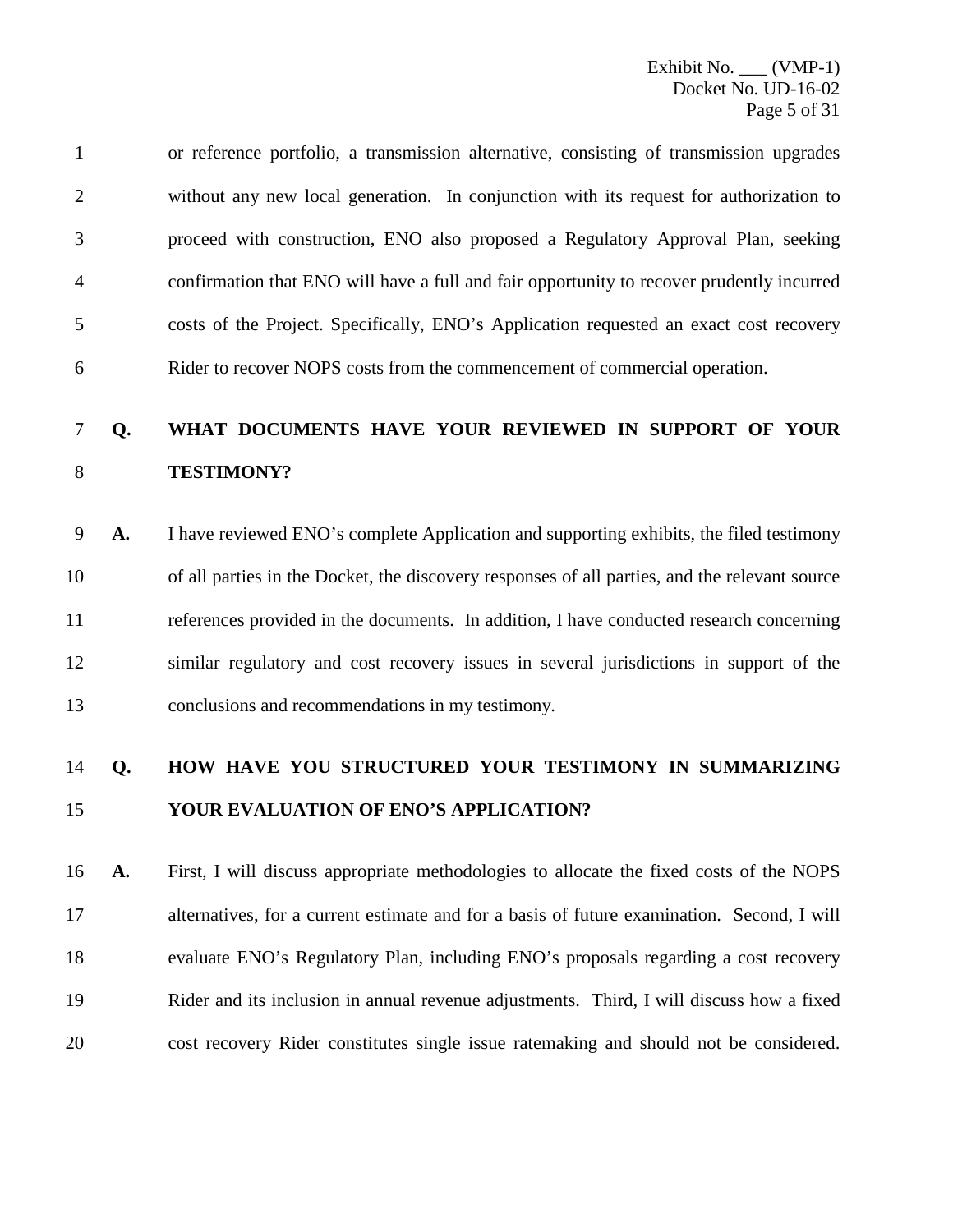Fourth, I will discuss the fixed cost recovery of the viable alternative through a step (two- part) increase developed in the Combined Rate Case. Fifth, I will provide the regulatory basis for including the fixed cost recovery in the evaluation of ENO's total costs and earned return on equity. Sixth, I will address LTSA costs, describing them as predominately fixed long term maintenance costs, and providing for recovery through base rates. Seventh, I will present a comparative table showing the differing levels of DSM reduction to annual system peaks that were used in the analyses that ENO has conducted related to the NOPS project.

**III. METHODOLOGY TO ALLOCATE PROJECT COSTS**

## **Q. PLEASE SUMMARIZE THE APPROPRIATE COST ALLOCATION METHODOLOGIES THAT SHOULD BE CONSIDERED IN ALLOCATING THE FIXED PROJECT COSTS TO CUSTOMER CLASSES.**

 **A.** The allocation of fixed project costs should include a recognition of the peak demands plus reserve requirements throughout the year. An average hourly demand represented by kilowatt hours ("kWh"), as used in ENO's current Purchased Power Capacity Acquisition Cost Recovery ("PPCACR") Rider, is a volumetric basis which is inappropriate since it gives no weight to peak demands or the timing of cost incurrence. Conversely, customer class contributions at the hour of the annual system peak ignore the relative importance of other peak demands throughout the year where the mix of available resources and customer class contributions to those peak demands may vary. There are more innovative approaches to allocating fixed costs that have been used, such as applying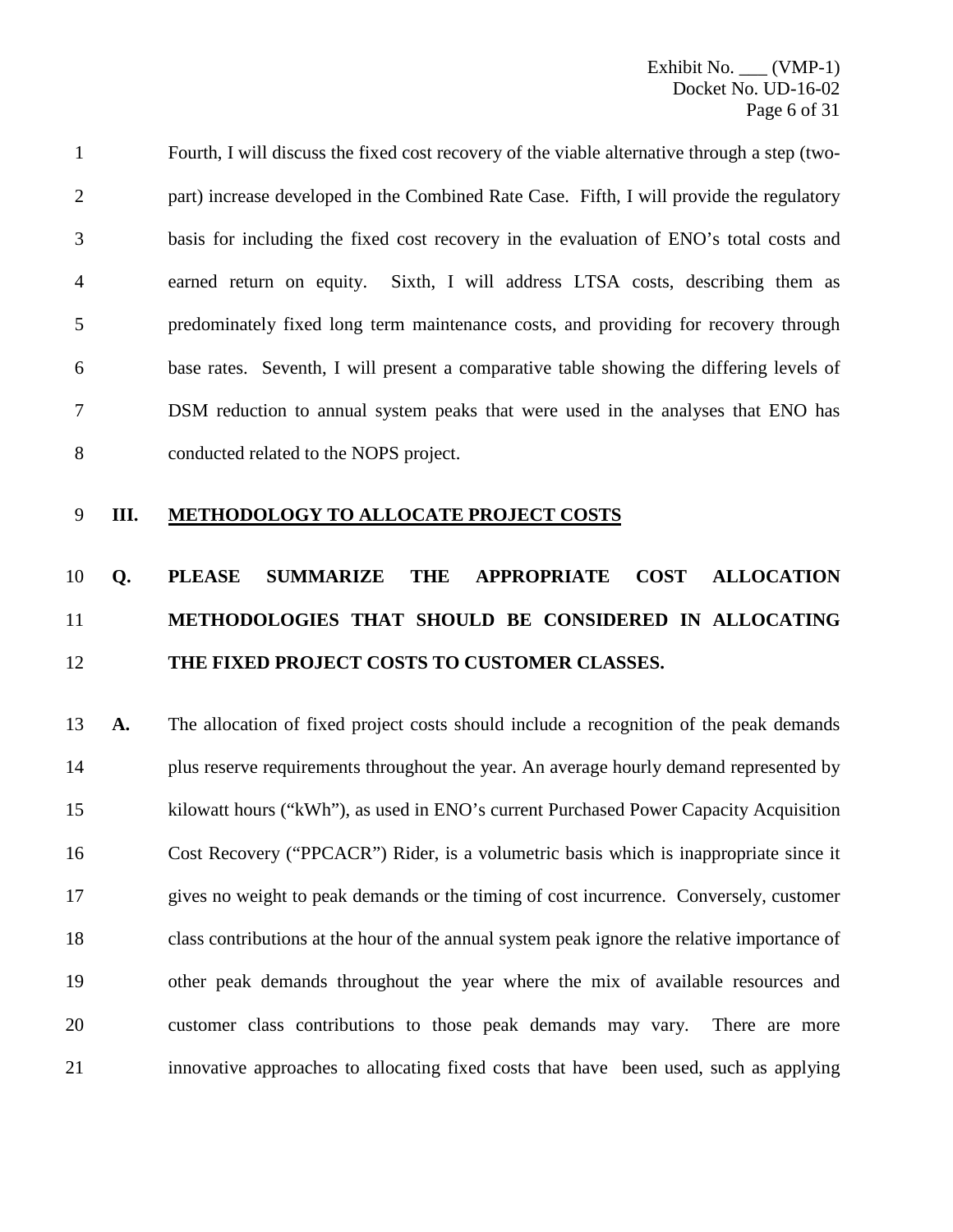weightings to peak demands and combining marginal cost concepts with the allocation of revenue requirements based on embedded or accounting costs. An in-depth examination of all applicable methodologies to allocate fixed costs should be completed for the Council's consideration in the Combined Rate Case.

## **Q. WHAT METHODOLOGY WAS USED IN ENO'S PREVIOUS RATE APPLICATIONS BEFORE THE COUNCIL TO ALLOCATE PRODUCTION AND TRANSMISSION VOLTAGE LEVEL FIXED COSTS TO CUSTOMER CLASSES?**

**A.** The methodology used to allocate major project fixed costs in the last ENO Legacy<sup>[3](#page-7-0)</sup> rate case and Algiers rate case was the average of customer class contributions to the 12 monthly system peaks. As is customary in each major rate application, a current examination of all cost allocation methodologies applicable to each functional cost and voltage level will be accomplished during the Council's consideration of ENO's Combined Rate Case anticipated to be filed by July 1, 2018. In this regard, the major project non-fuel costs of Union Power Station Power Block 1 & Ninemile 6 that have 16 been recovered in the existing PPCACR Rider will be incorporated in the combined ENO base rates with the cost recovery realigned from a kWh based cost allocation to a cost allocation methodology that is more acceptable to recover production-related fixed costs**.**  Typically, the various parties in rate applications often support differing positions

<span id="page-7-0"></span> Prior to the 2016 Algiers Transaction, ENO's retail customer base excluded Algiers, and has been referenced as ENO Legacy. ENO's previous rate case for ENO Legacy was filed in 2008. ELL filed a rate case for Algiers in 2013.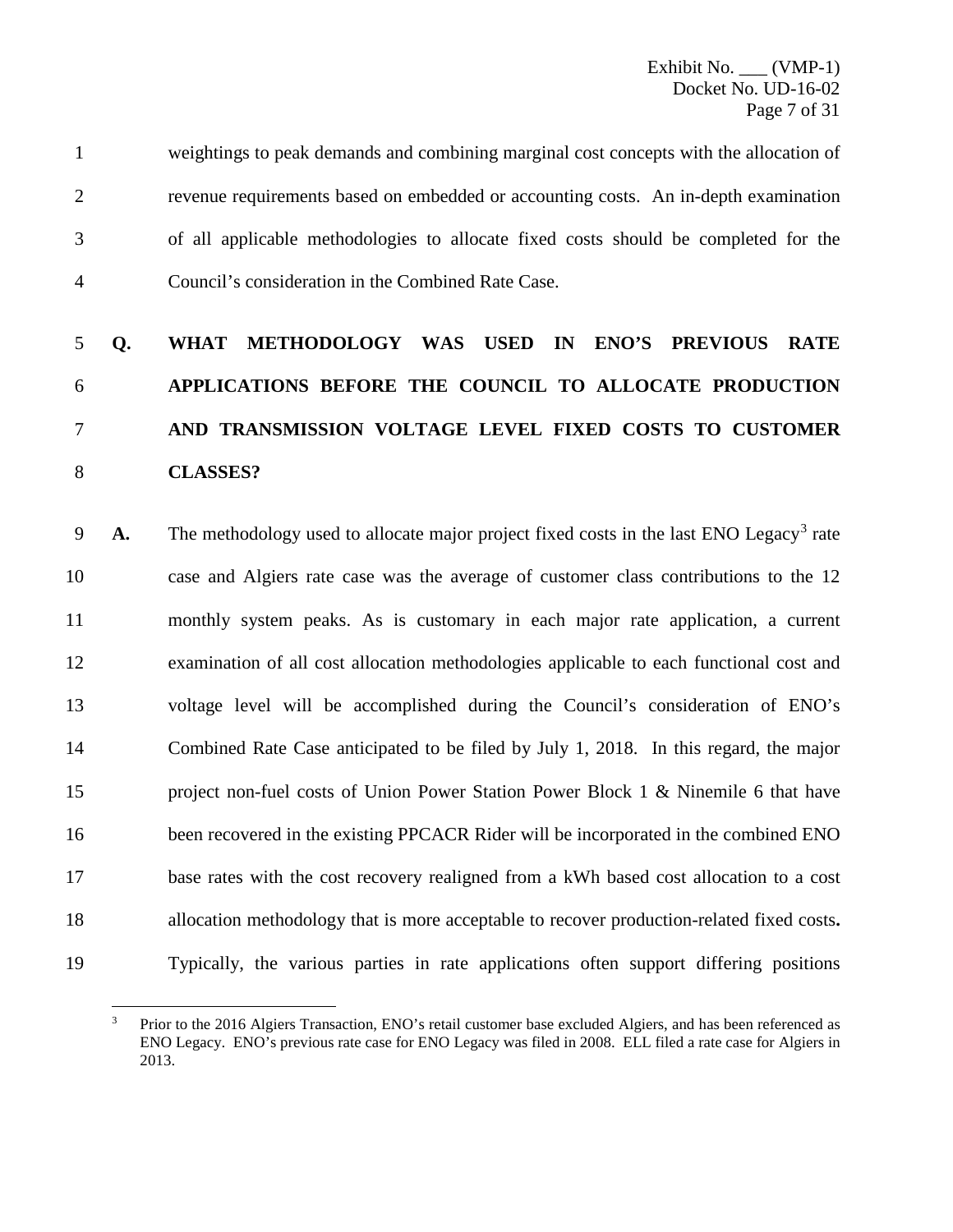regarding acceptable or appropriate cost allocation methodologies.[4](#page-8-0) 1 Consequently, it would be premature and inappropriate at this time to identify a specific cost allocation methodology to apply to the fixed costs of the NOPS alternatives in the reference and requested portfolios that ENO has presented.

# **Q. PENDING THE COUNCIL DECISION IN THE COMBINED RATE CASE REGARDING COST ALLOCATION METHODOLOGIES, WHAT DO YOU CONSIDER TO BE A LOGICAL APPROACH TO ESTIMATE THE IMPACT FROM THE ALLOCATION OF PROJECT FIXED COSTS TO CUSTOMER CLASSES?**

 **A.** It has been several years since the Council's last examination of appropriate cost allocation methods and results to customer classes. In my opinion, the logical approach at this time for preparing an estimate of the ratepayer impact from the allocation of project fixed costs is to allocate them on customer class base rate revenues. This approach has been used to allocate the recent revenue adjustments of ENO's Formula Rate Plans, it represents a reasonable non-kWh related allocation of fixed cost recovery to use prior to the Combined Rate Case, and has been acceptable to some of the parties in

<span id="page-8-0"></span> *See* Air Products Response to CNO 1-2: "Specifically, the preferred approach is to allocate these costs, along with any other relevant cost increases or decreases in a full base rate proceeding that is informed by an **appropriate** class cost of service study." (emphasis added.)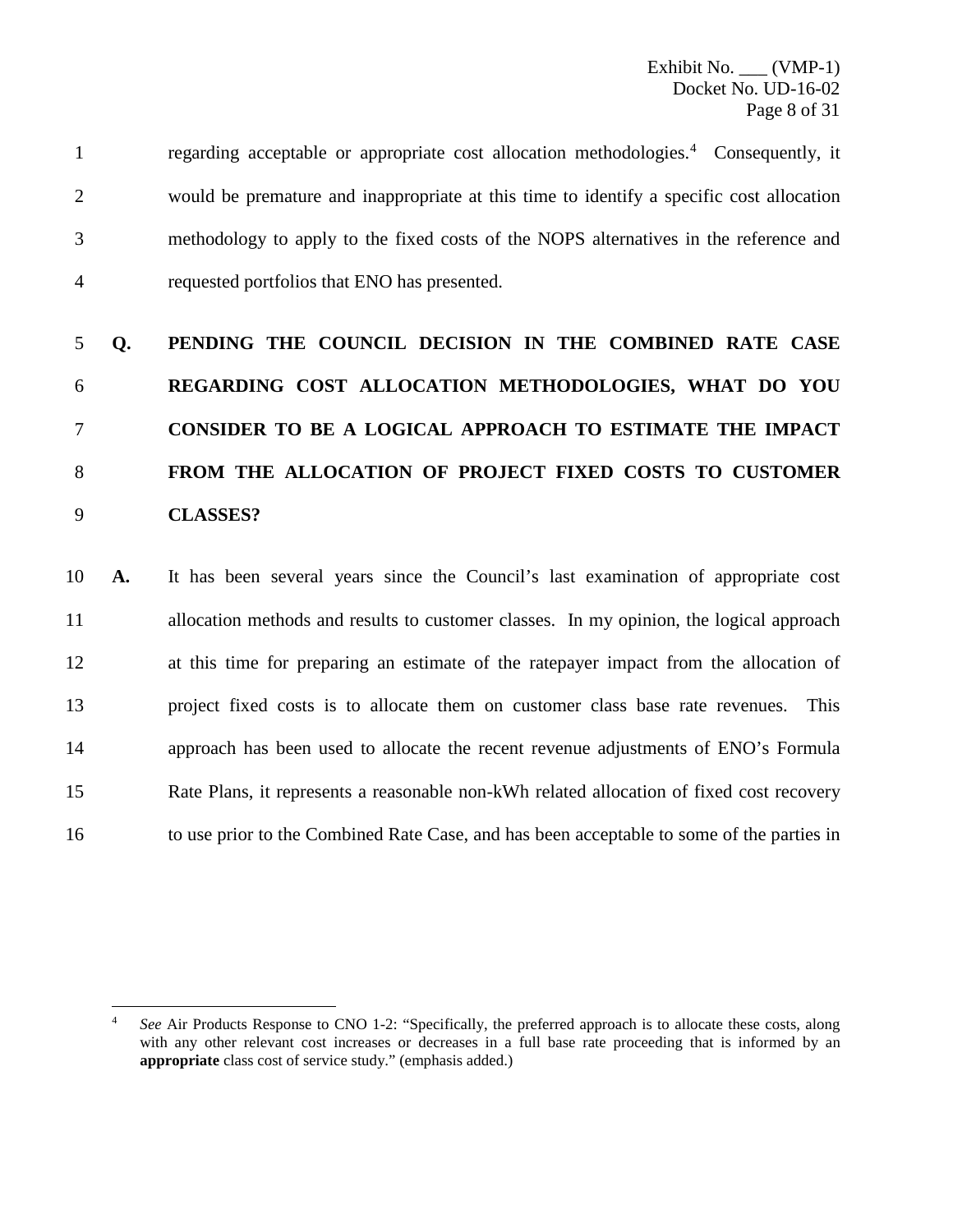this Docket.<sup>[5](#page-9-0)</sup> Using this cost allocation approach, Witness Watson will discuss the estimated allocated revenue requirements and ratepayer impacts of the NOPS projects.

#### **IV. ENO'S PROPOSED REGULATORY APPROVAL PLAN**

### **Q. PLEASE DESCRIBE THE COMPONENTS OF ENO'S PROPOSED REGULATORY APPROVAL PLAN.**

 **A.** ENO has requested approval of their proposed In-Service Cost Recovery Plan, related to timely recovery of NOPS non-fuel/fixed costs, that they propose would commence concurrent with the day on which the plant begins commercial operation. ENO's In- Service Cost Recovery Plan is based on several assumptions: (i) that ENO's anticipated Combined Rate Case will conclude prior to COD of each of the NOPS alternatives, and therefore timely recovery is precluded in the new rates; (ii) a full and fair opportunity to recover prudently incurred costs of the Project should therefore be accomplished with a contemporaneous exact cost recovery Rider; and (iii) ENO anticipates an FRP subsequent to the Combined Rate Case, in which ENO's initial year ROE evaluation would exclude the project costs and revenue recovered in its proposed Rider. ENO also requested that the operation and maintenance costs incurred under the project LTSA be recovered 17 through the fuel adjustment clause.

<span id="page-9-0"></span> *See* Air Products Response to CNO 1-2: "In the absence of a class cost of service study, the appropriate approach would be to apply a uniform percentage factor to the base rate revenue of all customer classes." And: "Specifically, the preferred approach is to allocate these costs, along with any other relevant cost increases or decreases in a full base rate proceeding that is informed by an appropriate class cost of service study. Otherwise, allocation of these costs on class base rate revenues would be appropriate."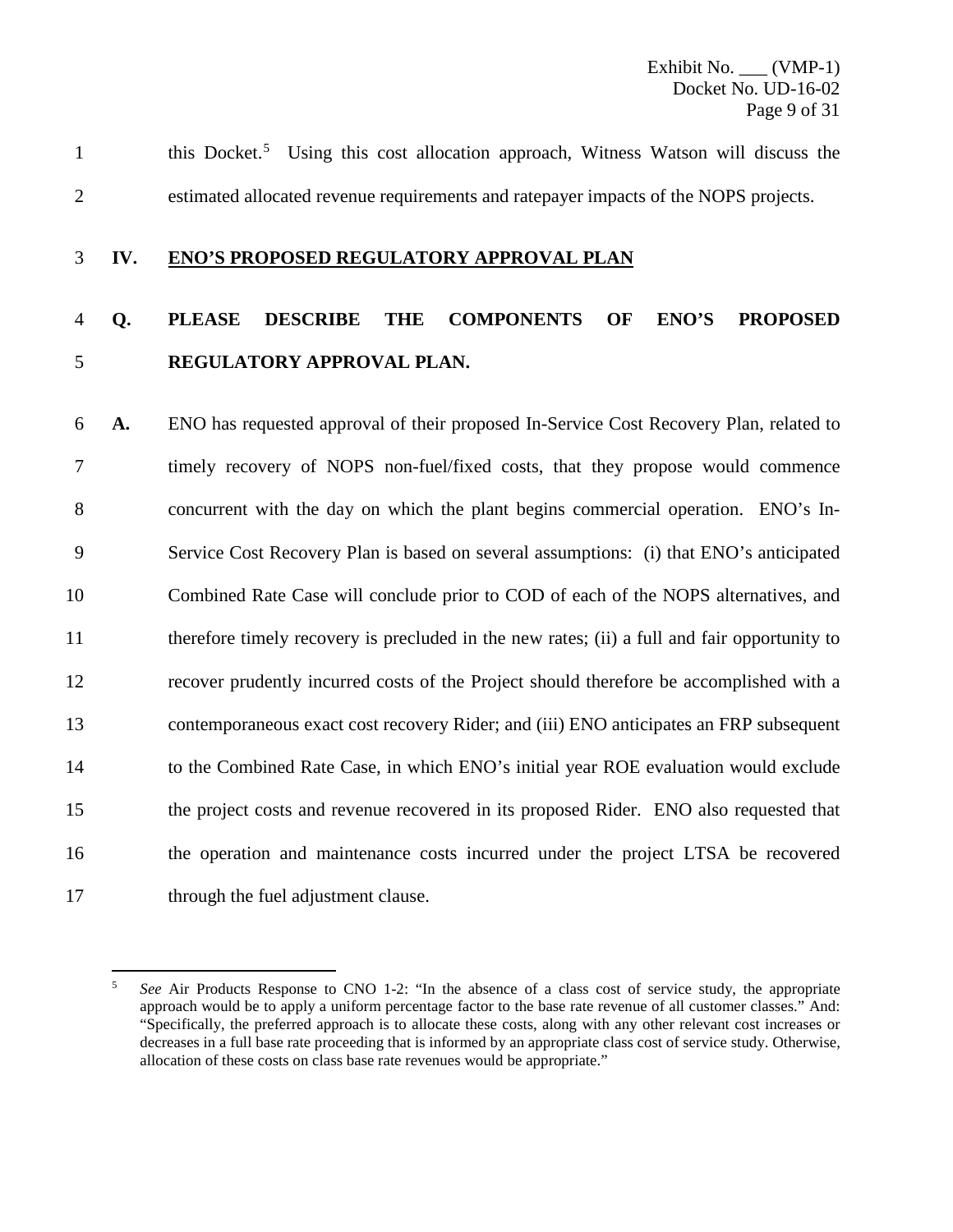## **Q. PLEASE DESCRIBE THE PRINCIPAL REGULATORY ASSUMPTIONS OF ENO'S IN-SERVICE COST RECOVERY PLAN AS PROPOSED IN THE APPLICATION.**

 **A.** ENO expects that the Council will allow timely recovery of the NOPS costs, similar to Union Power Block 1 and the Ninemile 6 Purchased Power Agreement ("PPA"). Specifically, in its Application ENO expected NOPS to commence commercial operation in the second half of 2019, and ENO requested contemporaneous recovery of the NOPS non-fuel/capacity costs at that time through an exact cost recovery Rider similar to what the Council approved with the Ninemile 6 PPA Interim Rider and PPCACR Rider. ENO based its request for the exact cost recovery Rider on the expectation that expenses incurred with commercial operation would not be reflected in base rates at that time. ENO assumes that that Combined Rate Case described in the Algiers Transaction Agreement in Principle<sup>[6](#page-10-0)</sup> will be completed by the second half of 2019 and that the 14 recovery of capacity costs in the existing PPCACR Rider<sup>[7](#page-10-1)</sup> will be realigned to combined ENO base rates at the effective date of the new rates. Thus ENO expects that a new Rider would be applicable to all customers, including Algiers, and would replace the 17 existing PPCACR Rider as the rate mechanism to recover NOPS non-fuel costs,<sup>[8](#page-10-2)</sup>

<span id="page-10-0"></span>The Agreement in Principle, Council Docket No. UD-14-02, approved in Resolution No. R-15-194, at P 8.

<span id="page-10-1"></span>The existing PPCACR Rider recovers non-fuel costs of both Union Power Block 1 and Ninemile 6 PPA.

<span id="page-10-2"></span> Supplemental and Amending Direct Testimony of Orlando Todd, at 6. Witness Todd stated that PPCACR Rider would be modified for non-fuel cost recovery of the NOPS alternative, or a similar exact cost recovery Rider would be used. Also "Following the initial twelve-month's dollar-for-dollar recovery, the Project's nonfuel revenue requirement would be realigned so as to be recovered through the FRP Rate Adjustment." No specifics were provided regarding how the PPCACR Rider would be modified for non-fuel cost recovery.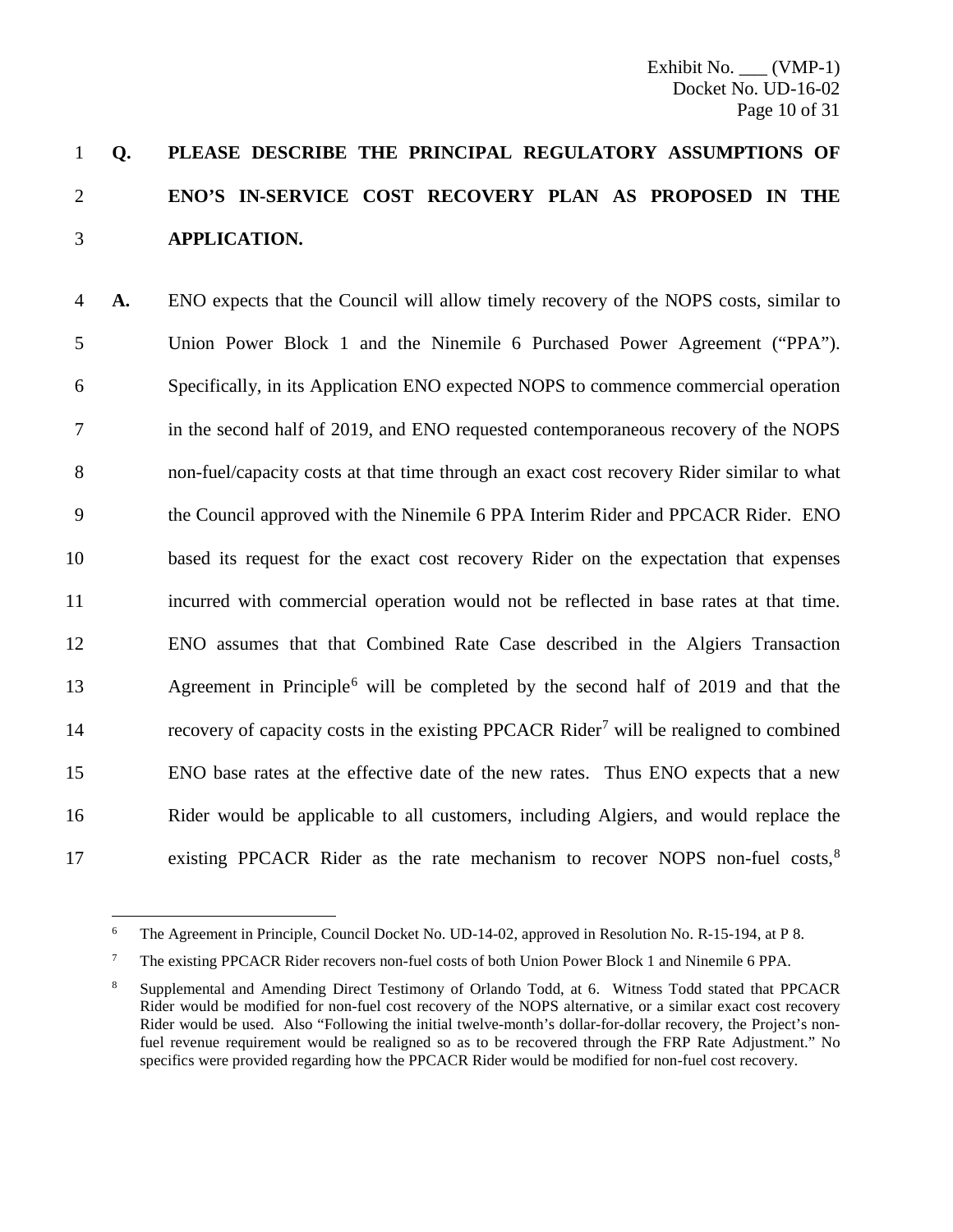|   | including a return component based on the return on equity resulting from the Combined  |
|---|-----------------------------------------------------------------------------------------|
|   | Rate Case, as well as ENO's actual capital structure. Finally, ENO makes the regulatory |
|   | assumption that the Council will approve an FRP for the annual periods following the    |
| 4 | Combined Rate Case.                                                                     |

### **Q. WHICH OF ENO REGULATORY ASSUMPTIONS DO YOU CONSIDER REASONABLE?**

 **A.** I agree that the cost recovery for the approved project should be based on the return on equity resulting from the Combined Rate Case, as well as ENO's actual capital structure reflected in any FRP revenue adjustments, as reasonably applied. The project's revenue requirement should be applicable to all customers, including Algiers. However, I note that ENO's Application does not address how the non-fuel revenue requirement should be allocated to all customer classes.

## **Q. HOW DID ENO ASSUME THAT THEIR PROPOSED EXACT COST RECOVERY RIDER WOULD BE IMPLEMENTED IF THE COUNCIL APPROVED A FORMULA RATE PLAN?**

 **A.** Since ENO assumes that their proposed NOPS Rider would be implemented soon after the time that the Council concludes the Combined Rate Case, the Rider would be based on the ROE resulting from the Combined Rate Case as well as ENO's actual capital structure at the time NOPS would commence commercial operation. And assuming an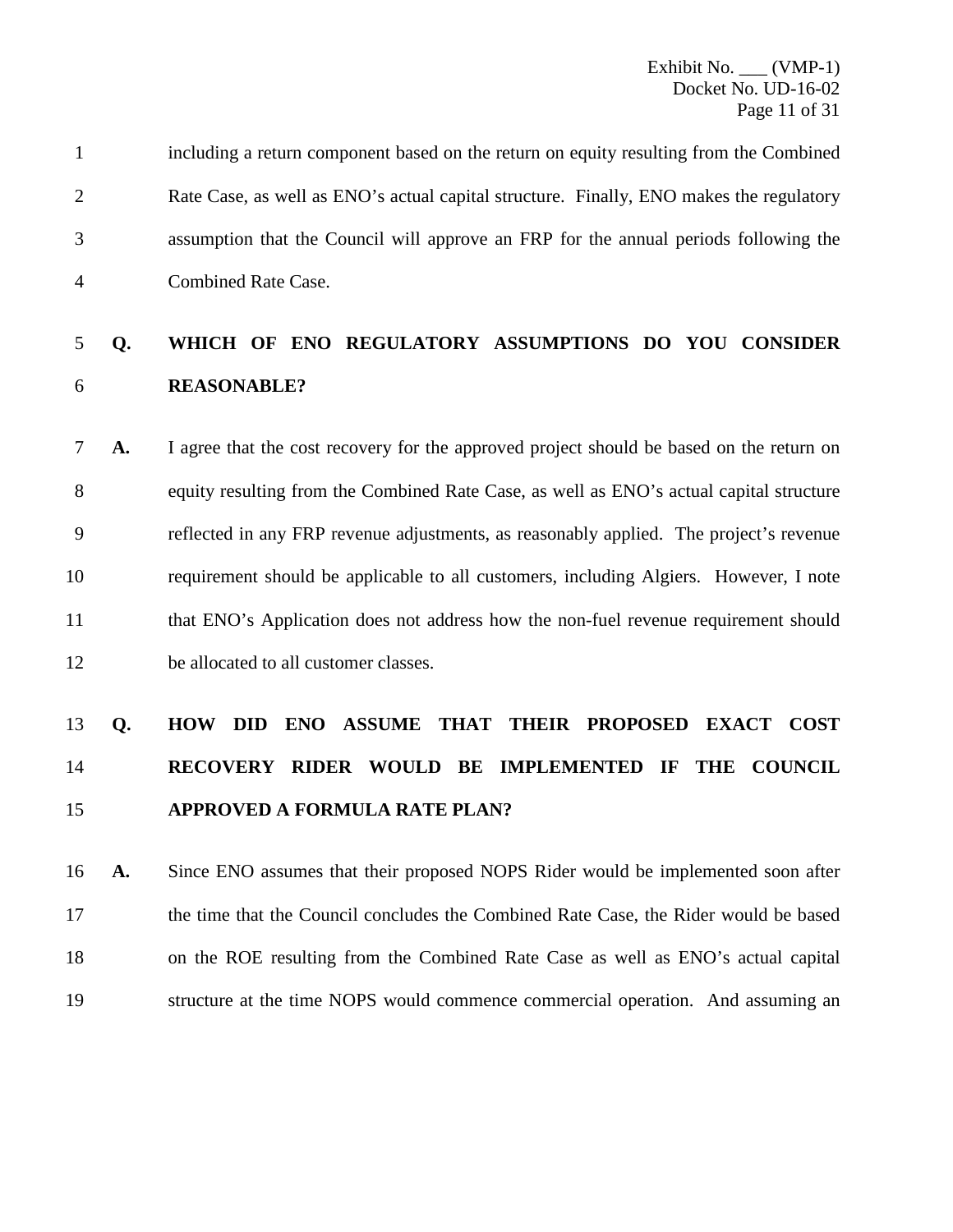| $\mathbf{1}$   | FRP is approved to commence in $2020$ , $\degree$ ENO expects that the FRP would be structured |
|----------------|------------------------------------------------------------------------------------------------|
| 2              | with a bandwidth formula, similar to the FRP ensuing from ENO's previous rate case.            |
| 3              | ENO proposes that a NOPS exact cost recovery Rider would be an interim step, with              |
| $\overline{4}$ | realignment into the first FRP rate adjustment in 2020. Of particular note, ENO also           |
| 5              | expects that realignment to be outside the FRP ROE bandwidth formula with the first            |
| 6              | FRP rate adjustment in 2020, but included in the FRP ROE bandwidth formula in the              |
| 7              | 2021 FRP rate adjustment.                                                                      |

### **V. ISSUES WITH ENO'S PROPOSED COST RECOVERY RIDER**

### **Q. DO YOU HAVE ANY CONCERNS WITH ENO'S PROPOSAL TO USE A COST RECOVERY RIDER TO RECOVER THE NON-FUEL PROJECT COSTS?**

 **A.** Yes. I disagree with ENO's assumptions regarding their proposed Rider. While there are well established regulatory principles stating that ENO should have a full and fair opportunity to recover prudently incurred costs of whatever project and level of capital spending that the Council might approve, that "fair opportunity" should not be limited to or strictly defined as a contemporaneous exact cost recovery rate mechanism. Furthermore, I consider the use of the proposed Rider in this instance to recover the project's fixed/non-fuel costs to be single issue ratemaking.

### <span id="page-12-0"></span>**Q. WHAT IS SINGLE ISSUE RATEMAKING?**

<sup>&</sup>lt;sup>9</sup> If revised rates from the Combined Rate Case, filed in 2018, were effective in 2019, an FRP, if approved, would likely be filed in the first half of 2020, with the FRP rate adjustment effective in the second half of 2020.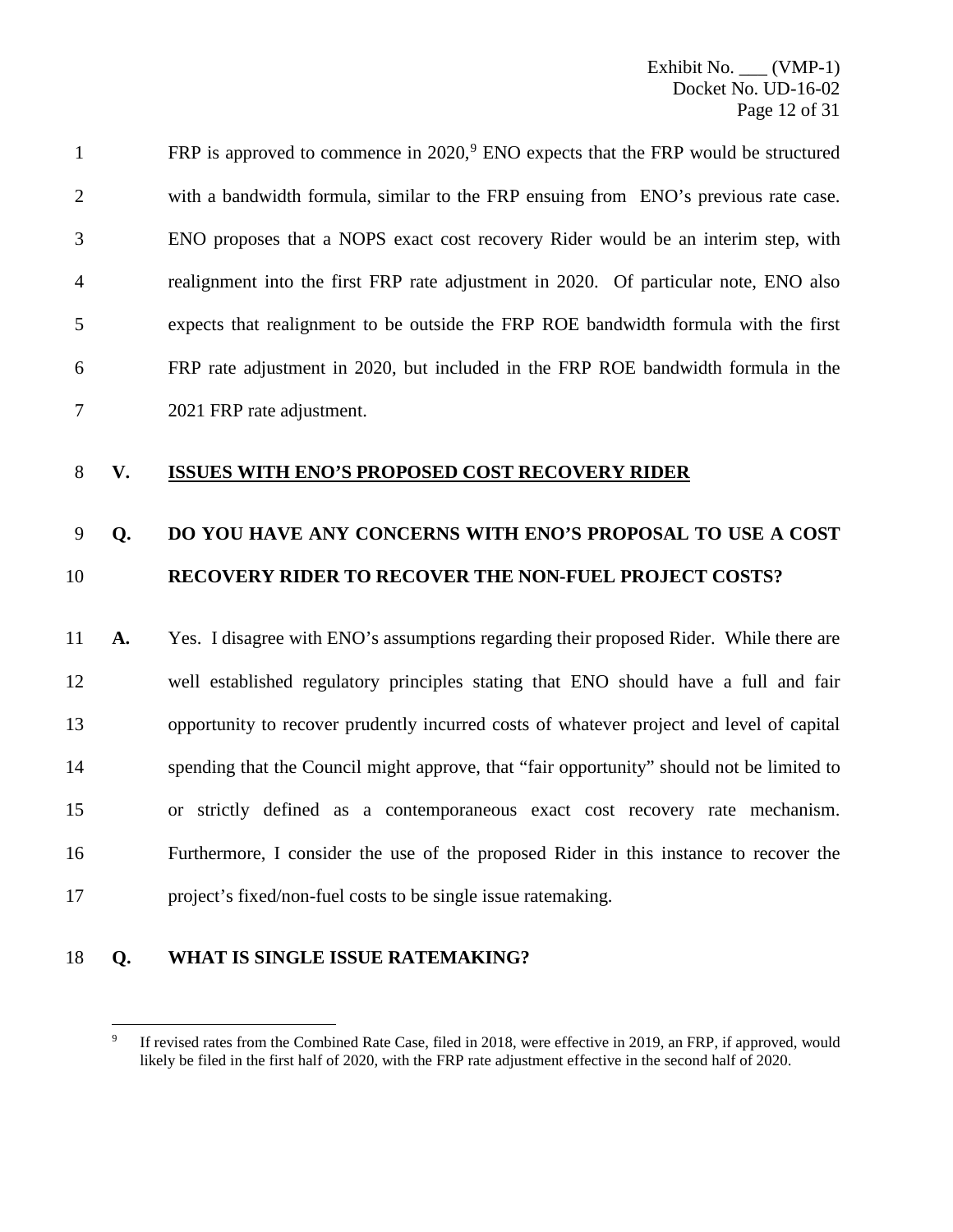**A.** Single issue ratemaking is a departure from the accepted regulatory ratemaking principle that the design of rates should generally be based on a utility's overall costs and risks.<sup>[10](#page-13-0)</sup> The concern is clearly summarized by the Supreme Court of Louisiana: "Single-issue ratemaking occurs when a utility's rates are altered on the basis of only one of the numerous factors that are considered when determining the revenue requirements of a 6 regulated utility.<sup>"[11](#page-13-1)</sup> I believe that when particular portions of a utility's revenue requirement, notably significant fixed costs, are considered for recovery in isolation from the utility's total costs and revenues, there is a concern of single issue ratemaking.

### 9 **Q. WHY IS SINGLE ISSUE RATEMAKING REGARDED WITH SO MUCH**  10 **CONCERN WHEN CONSIDERING COST RECOVERY ALTERNATIVES?**

 **A.** A generally accepted regulatory ratemaking principle is that a utility's revenue requirement should be based on the utility's overall costs, and all cost recovery rate mechanisms should derive from that basis. Designing rates from a separate or singular cost analysis may not include the overall impacts considered in a utility's total revenue requirement by not reflecting offsetting changes from other areas of the utility's operations. There is an additional concern in that single issue ratemaking in terms of the

<span id="page-13-0"></span><sup>&</sup>lt;sup>10</sup> The Code of the City of New Orleans, Louisiana (section 158-134) reflects this principle by requiring a total company and jurisdictional income statement part of rate case applications, including a forward looking test period. Also, the Louisiana Supreme Court has stated: "The general approach of a regulatory agency in determining whether an existing rate structure is producing inadequate or excessive revenues is well established. The agency first selects a 'test year,' normally the most recent annual period for which complete financial data are available, and calculates the utility's revenues, expenses and investments during the test period." (*S. Central Bell Telephone Co. v. La. Pub. Serv. Comm'n*, 352 So. 2d 964, 967 (La. 1977)).

<span id="page-13-1"></span><sup>11</sup> *Entergy Louisiana, LLC v. La. Pub. Serv. Comm'n*, , 990 So. 2d 716, 727 (La. 2008).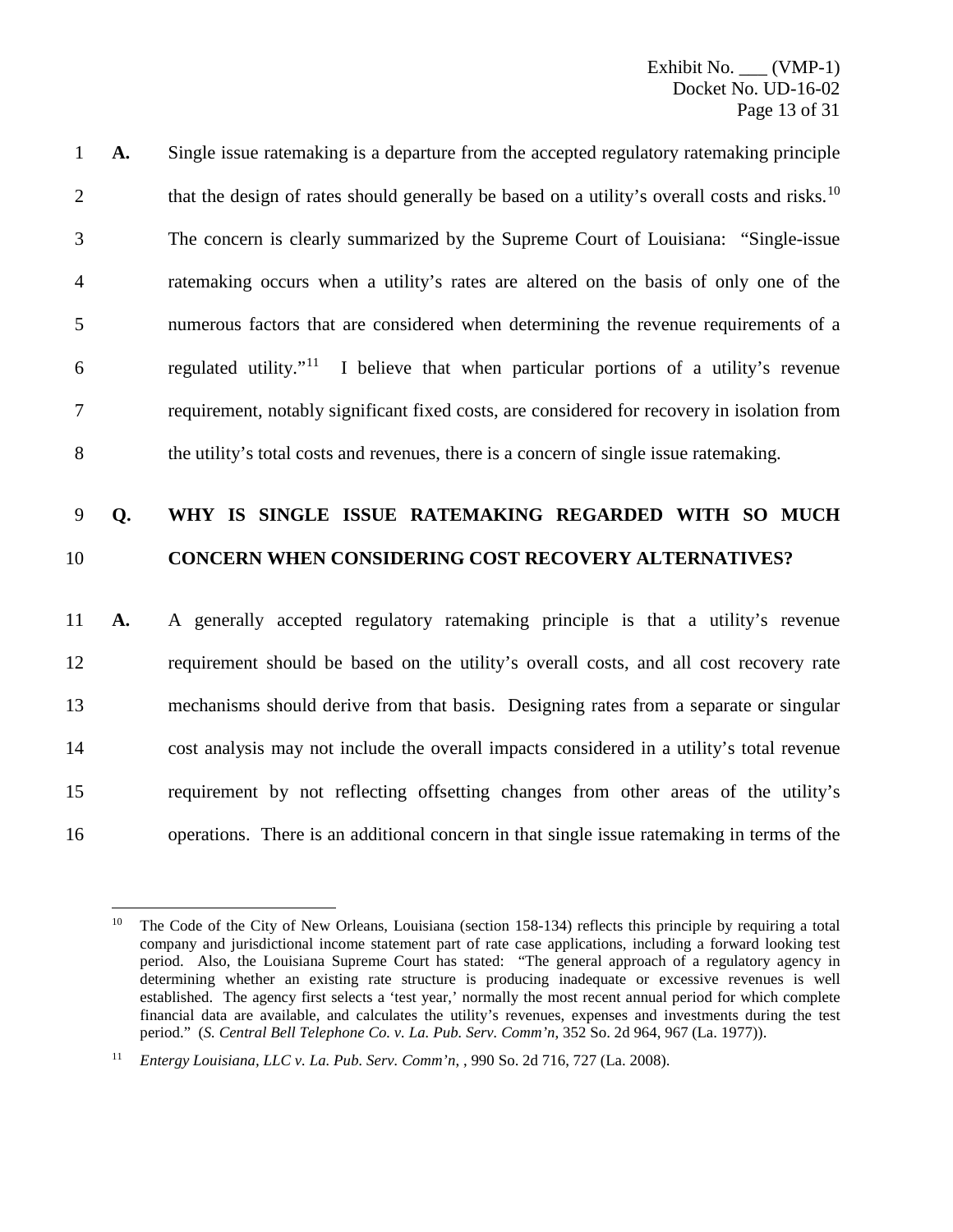1 proposed Rider may reduce the incentive to control costs to the extent that it guarantees 2 cost recovery without a complete examination of total utility costs.

### 3 **Q. HOW HAVE THESE CONCERNS BEEN RECOGNIZED IN OTHER**  4 **REGULATORY JURISDICTIONS?**

 **A.** Single-issue ratemaking is generally considered to be impermissible with few exceptions. For example, Missouri statutes defining the Public Service Commission duties has been found to mean that the Commission's determination of proper rates must be based on all relevant factors rather than on consideration of any single factor: "[T]he phrase 'among other things' clearly denotes that 'proper determination' of such charges is to be based upon all relevant factors."<sup>12</sup> The rationale underlying the rule is that a rate based upon the fluctuation of only a single cost factor may overlook savings elsewhere, leading to 12 rates that are not just and reasonable.<sup>[13](#page-14-1)</sup>

 Similar concerns regarding single issue ratemaking have been expressed in several Pennsylvania cases: "This prohibition is based on the rate maker's obligation to consider all of a utility's revenues and costs in the balancing process to achieve just and reasonable rates. Moreover, review of expense items in isolation could result in

<span id="page-14-0"></span><sup>&</sup>lt;sup>12</sup> *State ex rel. Missouri Water Co. v. Pub. Serv. Comm'n of the State of Missouri*, 308 S.W. 2d 704, 718-719 (Mo. 1957), *quoting N.Y. Telephone Co. v. N.Y. Pub. Serv. Comm'n*, 132 N.E. 2d 847, 850 (1956).

<span id="page-14-1"></span><sup>13</sup> *State ex rel. Midwest Gas Users' Ass'n v. Pub. Serv. Comm'n of the State of Missouri*, 976 S.W. 2d 470, 479 (Mo. App., W.D. 1998). The Court stated that the rule against single-issue ratemaking was a method of recognizing that the revenue formula in a given rate case was designed to determine the revenue requirement based on aggregate costs and demand to the utility. The rule against single-issue ratemaking was necessary because of the impropriety of considering changes to components of the revenue requirement without considering corresponding changes that would result from adjustments to the various elements of the rate formula.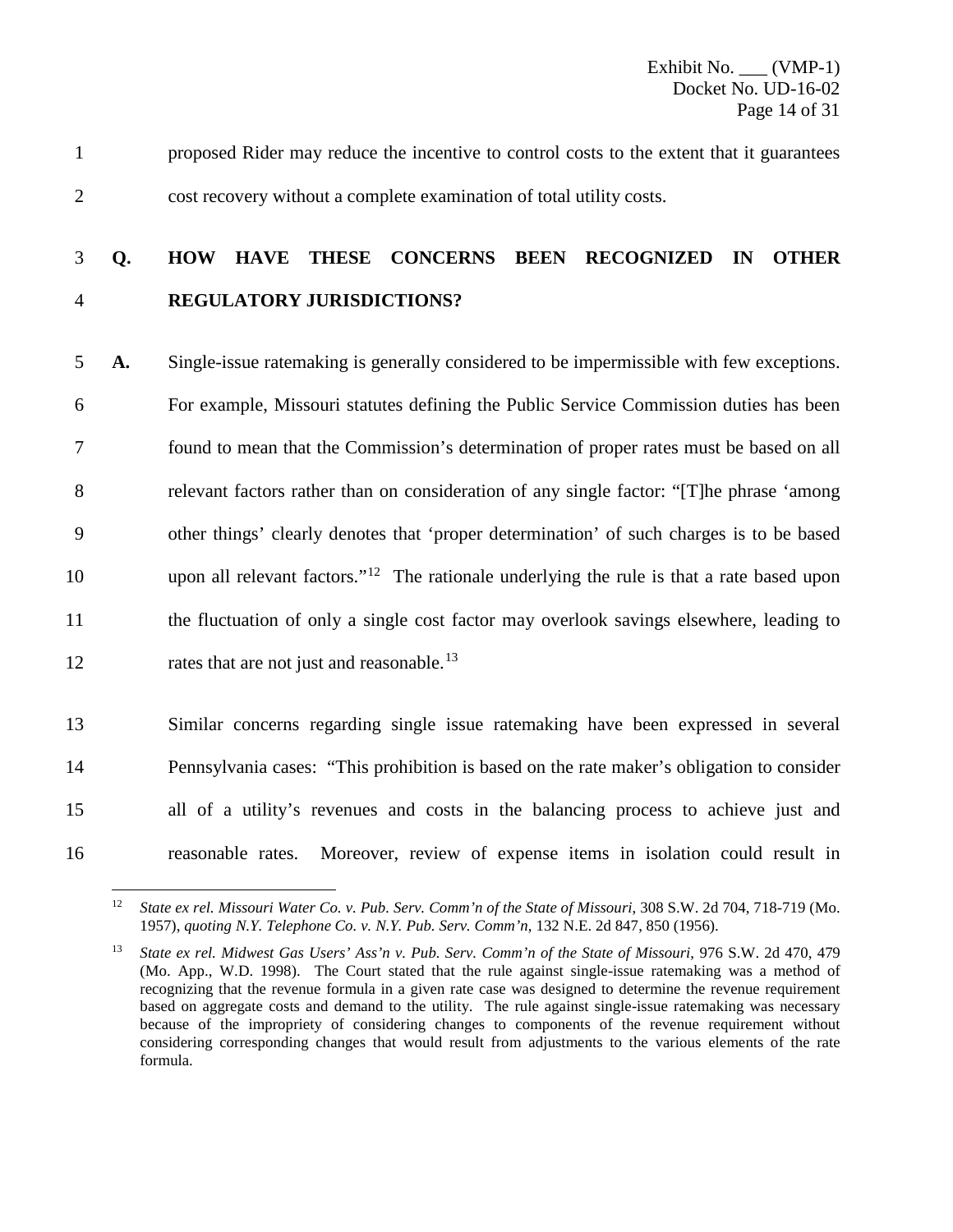1 confiscatory rates."<sup>[14](#page-15-0)</sup> These concerns were specifically related to ratemaking 2 circumventing the process of establishing rates through a general base rate proceeding 3 including the effects on various rate classes: "[s]ingle-issue ratemaking occurs when a 4 utility attempts to recover a line item that is traditionally requested in a general base rate 5 proceeding."<sup>[15](#page-15-1)</sup> And "[s]ingle issue ratemaking is similar to retroactive ratemaking and, 6 in general, is prohibited if it impacts on a matter that is normally considered in a base rate 7 case."<sup>[16](#page-15-2)</sup>

 The Oklahoma Commission cited state statutes in addressing its concerns regarding  $9 \sin{\theta}$  issue ratemaking in a recent case:<sup>[17](#page-15-3)</sup> "The relief requested by PSO would require the Commission to engage in single issue ratemaking. Such single issue ratemaking would result in rates that are not reasonable or just to PSO's ratepayers, in violation of Okla. Const. Art. 9, §18. Under Oklahoma law, the rates of a public utility are determined by examining the assets and expenses of the utility in conducting its service to the public in the aggregate.<sup>[18](#page-15-4)</sup> Thus, although the Oklahoma Supreme Court has not

<span id="page-15-0"></span> <sup>14</sup> *Nt'l Fuel Gas Dist. Corp. v. Pennsylvania Pub. Util. Comm'n*, 464 A.2d 546, 567 (Pa. Cmwlth. Ct. 1983).

<span id="page-15-1"></span><sup>15</sup> *Pennsylvania Indus. Energy Coalition v. Pennsylvania Pub. Util. Comm'n*, 653 A.2d 1336 (Pa. Cmwlth. 1995) (PIEC). [Equitable Gas Company, LLC R-2012-2304727 R-2012-2304731, *et al*. PUR4th — Pennsylvania Public Utility Commission (Dec. 20, 2012)].

<span id="page-15-2"></span><sup>16</sup> *Pennsylvania Indus. Energy Coalition v. Pennsylvania Pub. Util. Comm'n*, 653 A.2d at 1350. And in a similar case: "If PGW needs additional revenues to meet its obligations, we must review Company expenses, revenues and savings as a whole. By examining the larger picture, we also can consider the effect on the various rate classes. [Pennsylvania Public Utility Commission v. Philadelphia Gas Works, R-00049157, P-00042090 , PUR4th —, Pennsylvania Public Utility Commission, July 8, 2004.

<span id="page-15-3"></span><sup>&</sup>lt;sup>17</sup> Public Service Company of Oklahoma, Cause No. PUD 201200079, Order No. 631897, 316 PUR4th 414, Oklahoma Corporation Commission, October 16, 2014.

<span id="page-15-4"></span><sup>&</sup>lt;sup>18</sup> See Turpen v. Oklahoma Corporation Commission, 1988 OK 126, 769 P.2d 1309, 1316, n. 7; State ex rel. Cartwright v. Oklahoma Natural Gas Co., 1982 OK 11, 640 P.2d 1341, 1349.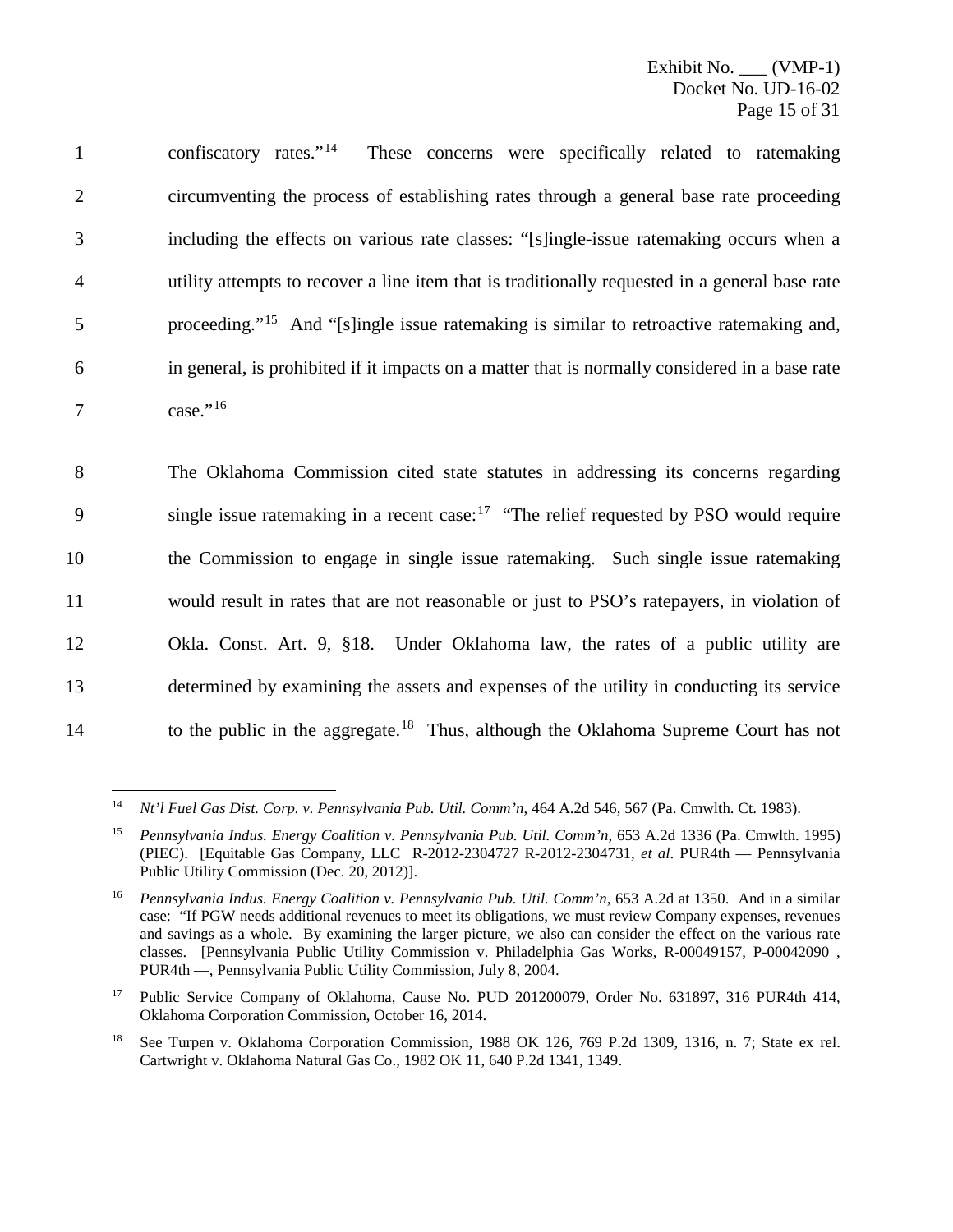necessarily used the words 'single issue ratemaking,' such single issue ratemaking is generally prohibited, with certain statutory exceptions (none of which address earning returns or profits in the case of purchased power). The Commission, in determining a reasonable rate of return, must look at all factors. Otherwise, it would be pursuing 5 impermissible single issue ratemaking."<sup>[19](#page-16-0)</sup>

### **Q. WHAT EXCEPTIONS TO SINGLE ISSUE RATEMAKING HAVE BEEN NOTED IN OTHER JURISDICTIONS?**

 **A.** A relevant Illinois case established that rider recovery is exempt from the prohibition against single-issue ratemaking when there is adequate justification or need for rider recovery — such as alleviating the burden imposed upon a utility in meeting **unexpected**, 11 volatile or fluctuating expenses.<sup>[20](#page-16-1)</sup>

 The Colorado Public Utilities Commission made several qualifications in its acceptance 13 of an interim Rider.<sup>[21](#page-16-2)</sup> Although, Public Service Colorado admitted that its application for a PCCA (Purchased capacity cost adjustment rider) may be viewed as single-issue ratemaking, ENO was not able to time its purchased capacity obligation with its rate case filing, and another rate case filing was not expected for several years. The Commission stated: "We agree that single-issue ratemaking should be approached with hesitancy. However, we agree that, in this particular case, administrative efficiency favors a cost

<span id="page-16-0"></span>*Id*.

<span id="page-16-1"></span>*A. Finkl & Sons Co. v. Illinois Commerce Comm'n*, 250 Ill. App. 3d 317 (1st Dist. 1993).

<span id="page-16-2"></span><sup>&</sup>lt;sup>21</sup> Public Service Company of Colorado, Docket No. 03A-436E, Decision No. C04-476, 234 PUR4th 329, Colorado Public Utilities Commission, May 10, 2004.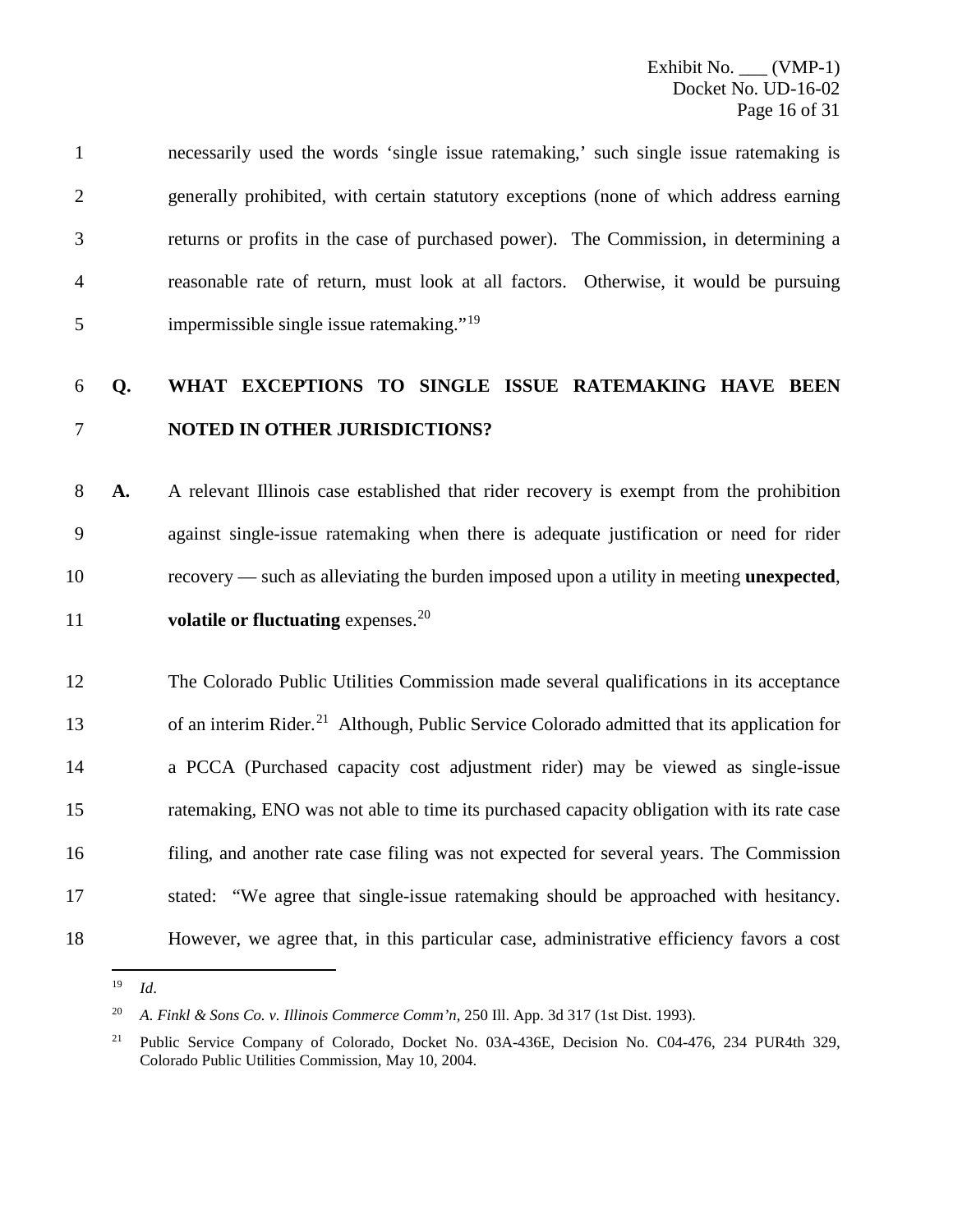recovery mechanism. We find that it would be impractical to conduct another rate case in the near future to allow Public Service to recover capacity costs that the Commission has  $\beta$  ordered it to incur."<sup>[22](#page-17-0)</sup> In this case since the unexpected costs were not considered in the recently completed rate case, the Commission reluctantly allowed the interim rider under the stipulation that it be included in the utility's existing earnings test mechanism. I conclude that the few exceptions to single issue ratemaking should be limited to unexpected costs that cannot be evaluated in a current or anticipated rate case, or expenses that are volatile or fluctuating by nature.

## **Q. IS THE COUNCIL'S APPROVAL OF ENO'S PURCHASED POWER AND CAPACITY ACQUISITION COST RECOVERY RIDER THE BASIS FOR AN EXCEPTION TO SINGLE ISSUE RATEMAKING WITH RESPECT TO ENO'S PROPOSED RIDER?**

 **A.** No. The Council allowing special cost recovery with the PPCACR Rider is based on a 14 compromise<sup>[23](#page-17-1)</sup> negotiated settlement to Council Docket No. UD-14-02, and is non-15 precedential.<sup>[24](#page-17-2)</sup> The Council is not required to give the PPCACR Rider any weight in its consideration of the appropriate treatment for project fixed costs recovery in the instant docket.

<span id="page-17-0"></span>*Id.*

<span id="page-17-1"></span><sup>&</sup>lt;sup>23</sup> Resolution No. R-15-194, paragraph 4 at page 5, and paragraph 3 at page 14.

<span id="page-17-2"></span>*Id.*at paragraph 6 at page 15.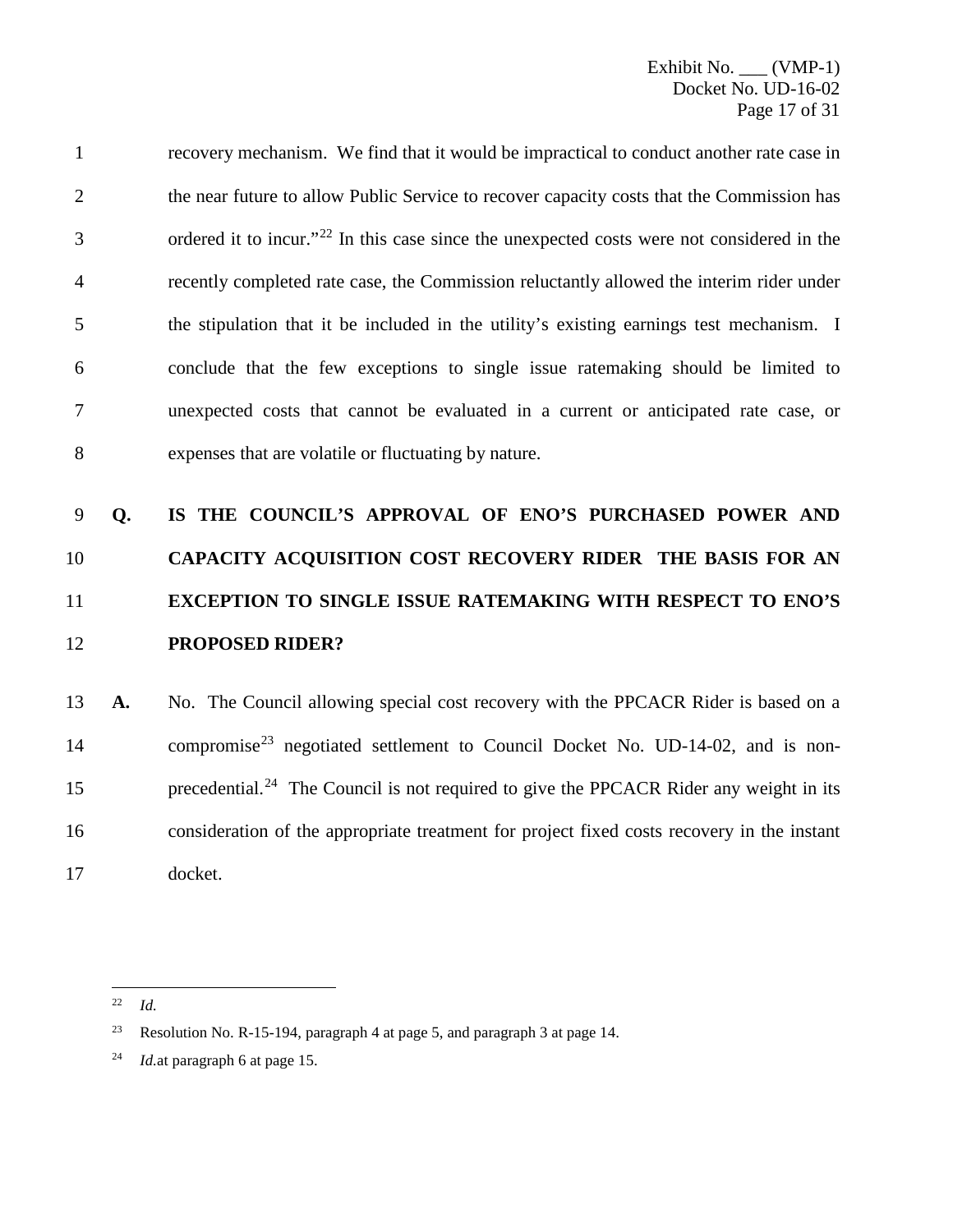## **Q. DO YOU BELIEVE THAT ANY EXCEPTIONS SHOULD BE MADE TO THE SINGLE ISSUE RATEMAKING EXEMPTION WITH REGARD TO ENO'S PROPOSED COST RECOVERY RIDER?**

 **A.** No. Regarding cost recovery of the alternatives' project costs, there is no burden imposed upon ENO in meeting unexpected, volatile or fluctuating expenses that would require an exception to the exemption for single issue ratemaking. ENO will have a full and fair opportunity to recover prudently incurred project costs without the need or requirement of a cost recovery Rider. As I will discuss further in my testimony, the Combined Rate Case anticipated to be filed by mid-2018, together with subsequent annual reviews for revenue adjustments (via an FRP or full decoupling mechanism), will provide the Council with an examination of total utility fixed costs, including pro-forma adjustments and ratemaking options regarding prospective rates for the cost recovery periods of the NOPS alternatives.

## **Q. HAS ENO DEMONSTRATED THAT IT WILL BE SUBJECT TO ANY ADVERSE FINANCIAL CONSEQUENCES IF IT DOES NOT RECEIVE RECOVERY OF THE NOPS PROJECT FIXED COSTS THROUGH AN EXACT COST RECOVERY RIDER?**

 **A.** No. ENO has not demonstrated that its financial stability and credit ratings would be adversely affected if the opportunity for cost recovery were provided by other than a contemporaneous exact cost recovery Rider. In discovery responses, ENO could only provide general statements without any credible financial analysis to support any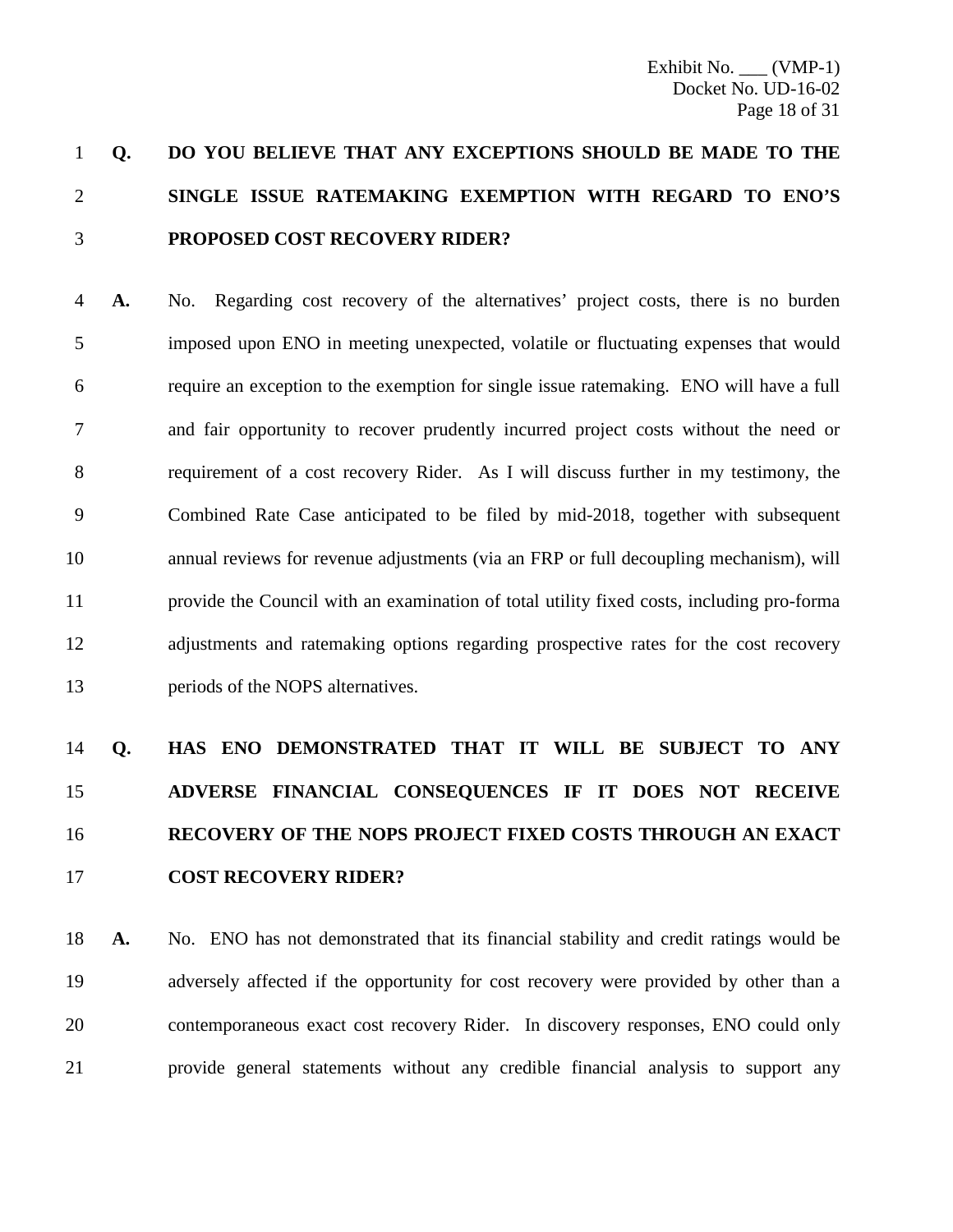|   | showing of financial harm if their proposed cost recovery Rider was not implemented. <sup>25</sup> |
|---|----------------------------------------------------------------------------------------------------|
| 2 | The opportunity for timely NOPS cost recovery would also be increased with a                       |
|   | prospective two-step rate increase and the FRP or full decoupling revenue adjustments in           |
|   | the next annual period of 2020.                                                                    |

### 5 **VI. ACCEPTABLE APPROACH TO NOPS PROJECT COST RECOVERY**

## 6 **Q. RECOGNIZING THE CONCERNS WITH ENO'S PROPOSED RIDER, WHAT**  7 **DO YOU CONSIDER AS AN ACCEPTABLE COST RECOVERY TREATMENT**  8 **FOR NOPS PROJECT FIXED COSTS?**

 **A.** The cost recovery of NOPS project fixed costs can be evaluated during the Council's consideration of the Combined Rate Case which is expected to conclude by mid-year 2019, and prospective cost recovery can be accommodated through forward-looking rates. Regarding the transmission alternative, no contemporaneous rider as proposed by ENO would be required, as cost recovery would be accomplished through the annual revenue adjustments anticipated for the next several years following the Combined Rate  $15 \text{ Case.}^{26}$  $15 \text{ Case.}^{26}$  $15 \text{ Case.}^{26}$ 

<span id="page-19-0"></span><sup>&</sup>lt;sup>25</sup> Refer to responses to CNO 7-2, 8-15, 9-1, and 10-20. ENO's general statements in these responses regarding "significant financial risk" if their proposed Rider is not implemented assume either (i) that the Council would not permit contemporaneous cost recovery, or (ii) that their proposed Rider is the only rate mechanism available to provide contemporaneous cost recovery.

<span id="page-19-1"></span><sup>&</sup>lt;sup>26</sup> Refer to the Supplemental and Amending Direct Testimony of Charles W. Long, page 11, Table 1, "No NOPS" Transmission Upgrades, which shows several transmission projects with a total project cost of \$57.1 million and a "Need-by date" of summer 2021. As indicated later in this testimony, the annual revenue adjustments anticipated from an FRP or full decoupling mechanism would include the fixed cost recovery of the transmission alternative.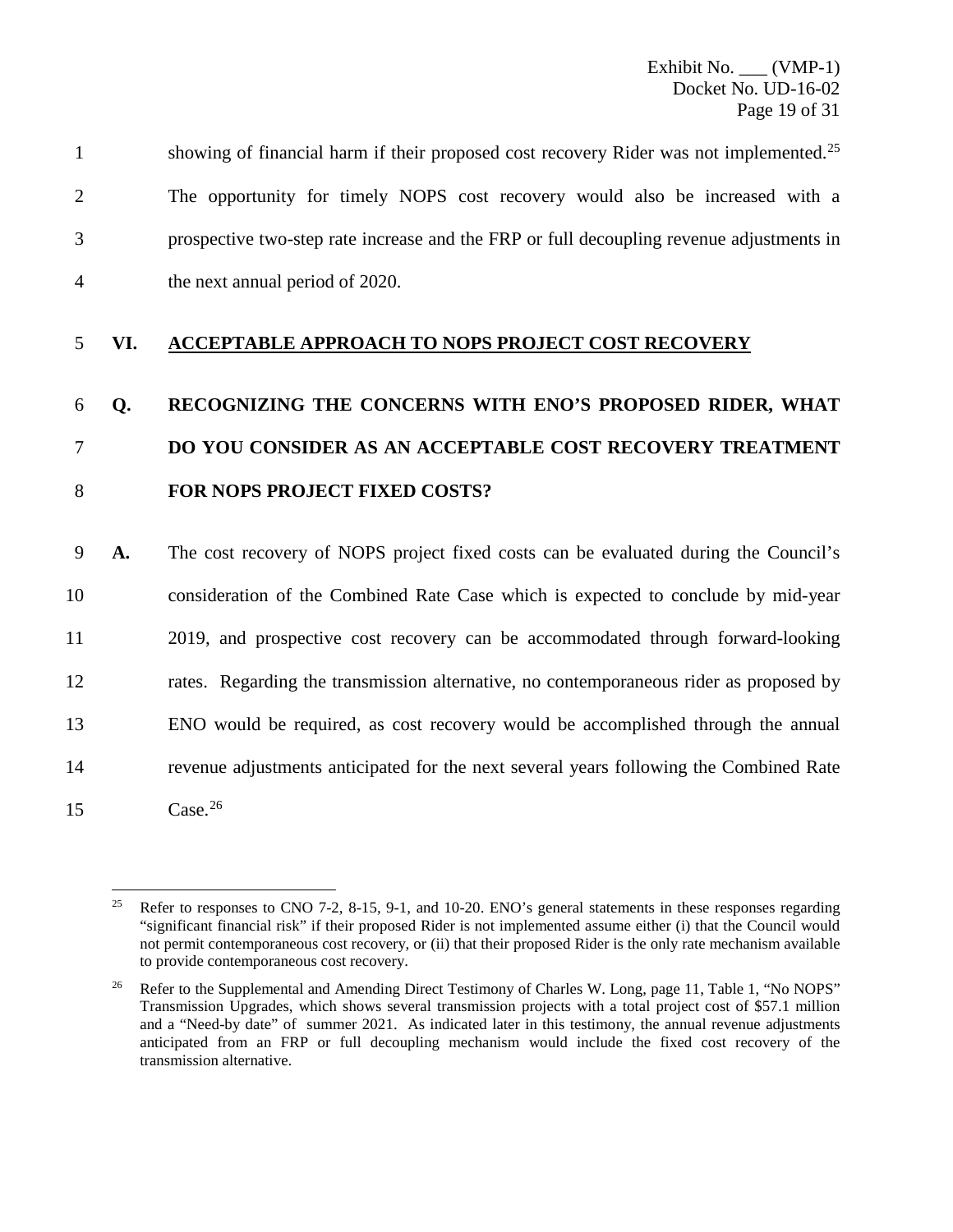### **Q. WHY DO YOU BELIEVE THAT THE NOPS PROJECT FIXED COST RECOVERY SHOULD BE EVALUATED IN A FULL RATE CASE?**

 **A.** A full rate case provides the Council and all Stakeholders the appropriate regulatory forum to completely evaluate all significant changes to ENO's total revenue requirements, including major capacity additions. I recommend that the Council adhere to that sound regulatory practice with regard to the NOPS project costs of the several alternatives. As I noted previously, riders have only been approved for recovery of substantial non-fuel/fixed costs when a full rate case was not imminent or expected to be completed in a reasonable time relative to the initial incurrence of those substantial costs. However, based on the Application and subsequent discovery responses, the targeted commercial operation date of either NOPS alternative would be relatively close to the effective date of revised rates from the Combined Rate Case and the subsequent annual revenue adjustments. Furthermore, in past rate actions ENO has not hesitated to support a comprehensive forward-looking approach toward cost recovery by including several pro-forma adjustments applicable to the prospective period(s) in which new rates would be effective. In addition, step or staged rate increases to accommodate separate timing with respect to increased costs of service have been adopted in other regulatory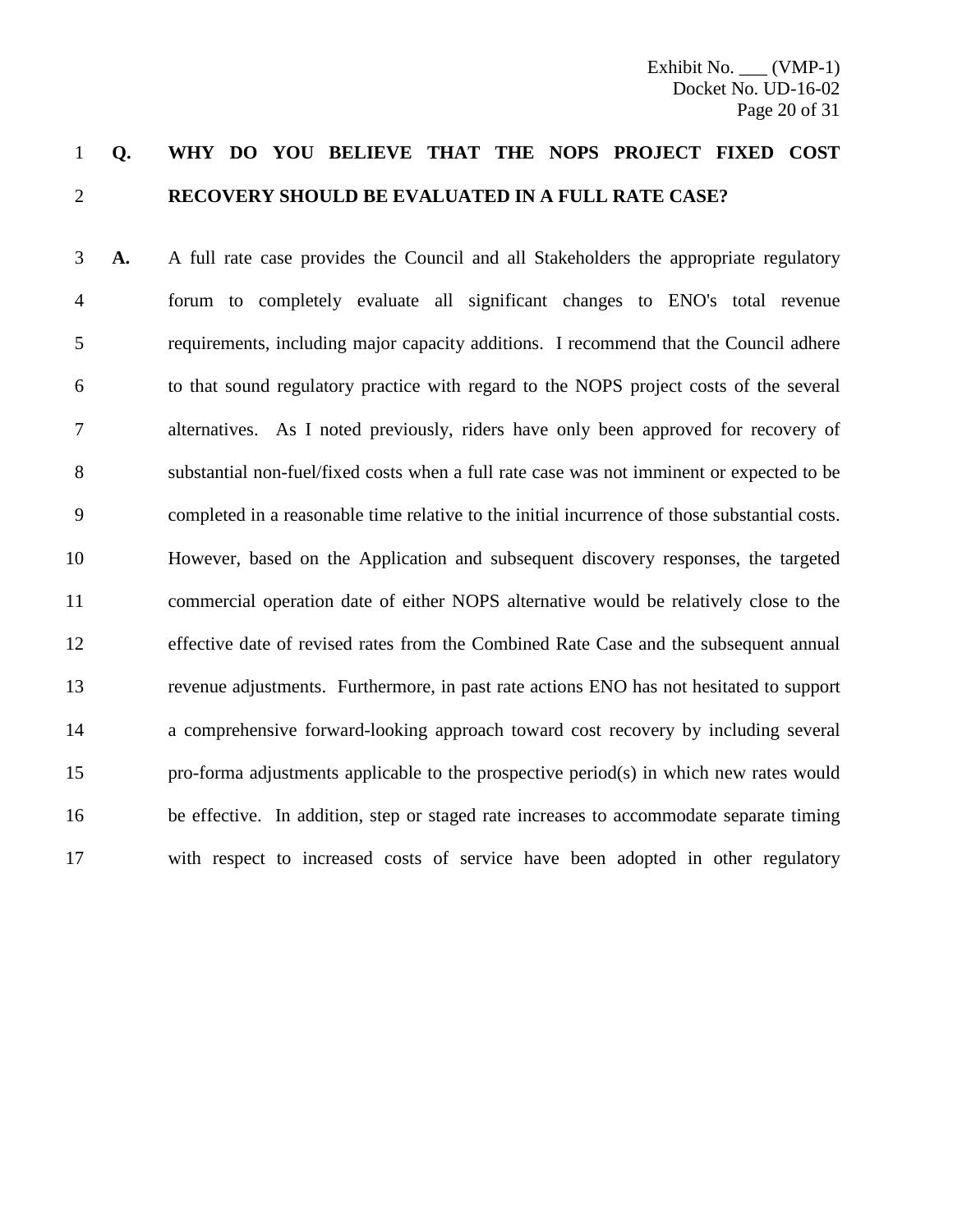|                | jurisdictions. <sup>27</sup> After the revenue requirement impacts of the NOPS alternative would be |
|----------------|-----------------------------------------------------------------------------------------------------|
| $\overline{2}$ | completely vetted in the Combined Rate Case relative to total ENO operations, including             |
| 3              | the important details involving allocated cost recovery for each of the customer classes            |
| 4              | and rate design, the Council can decide on the timing of any step rate changes for NOPS             |
| 5              | cost recovery that may be appropriate to correlate with NOPS commercial operation.                  |

## 6 **Q. DO YOU HAVE ANY ADDITIONAL OBSERVATIONS REGARDING THE**  7 **PROSPECTIVE EVALUATION AND RECOVERY OF NOPS PROJECT FIXED**  8 **COSTS?**

 **A.** Yes. If the Council does not approve an FRP in the Combined Rate Case, an annual evaluation of NOPS cost recovery would be provided through an ENO full revenue decoupling mechanism approved by the Council. In Resolution No. R-16-103, the Council directed ENO to include in its next base rate case filing a proposal for a three year full decoupling mechanism, with or without an FRP, to begin with the implementation of rate changes arising from the Combined Rate Case. If an FRP is not adopted in the Combined Rate Case, the target revenue requirement for annual full decoupling revenue adjustments could include significant changes to fixed costs, such as the addition of new generating capacity. This requirement for ENO to propose a three

<span id="page-21-0"></span><sup>&</sup>lt;sup>27</sup> Authority for the Florida PSC to approve prospective rate increases has been expressly recognized by the *Florida Supreme Court in Floridians United for Safe Energy. Inc. v. Pub. Serv. Comm'n*, 475 So. 2d 241 (Fla. 1985); Fla PSC Order No. PSC-09-0283-FOF-EI, Tampa Elec. Co. 21st day of August, 2009; NH.PUC\*12/30/08\*[PURbase 163770]\*— PUR4th where NH PUC ordered three stage rate increases to accommodate specific projected increased levels of capital investment in the utility; WI.PSC\*08/15/13\*[PURbase 176696]\*— Two step rate increase related to specific increased projected levels of capital investment; and Application No. 58331 (1979) before CA PUC.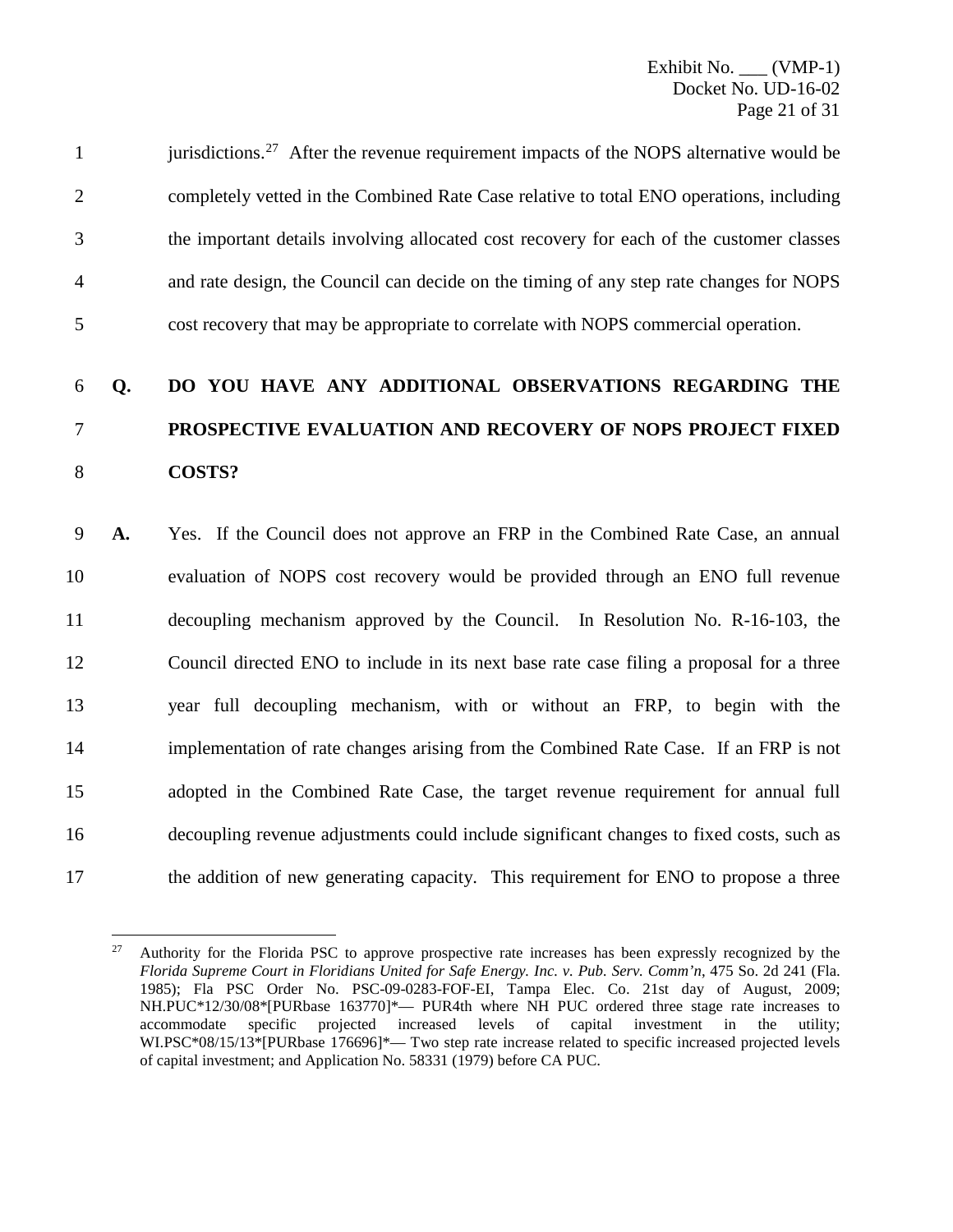year decoupling mechanism without an FRP represents an additional opportunity for ENO's recovery of project fixed costs.

## **Q. PLEASE SUMMARIZE AN ESTIMATED TIMEATABLE SHOWING HOW YOUR RECOMMENDED TWO STEP RATE ADJUSTMENT MIGHT BE IMPLEMENTED RELATIVE TO AN FRP OR DECOUPLING MECHANISM SUBSEQUENT TO THE COMBINED RATE CASE.**

 **A.** If an FRP is approved by the Council, the first step would occur with new rates anticipated to be effective by August 1, 2019. The second step would occur with the COD of the NOPS project, which is anticipated to be no sooner than 2020. Depending on the structure of an approved FRP, the FRP would be filed by May 31, 2020, and an adjustment to base rate revenue (including the two step increase, depending on the timing of a COD in 2020) could occur in October 2020. The first FRP adjustment would be based on a 2019 test year and customer class allocations from the Combined Rate Case including pro-forma costs of the NOPS project. If an FRP is not approved, the second step increase would still occur with the COD of the NOPS project. The stand-alone full decoupling adjustment would be filed annually by May 31, 2020, maintaining the total utility fixed cost revenue requirement approved in the Combined Rate Case with the limited exception that the revenue requirement be reset with a substantial change to the fixed cost of service, such as the addition of new generating capacity (NOPS).

<span id="page-22-0"></span> Per ENO response to CNO 12-14: "The current schedule would guarantee commercial operation in early January 2020 if a notice to proceed is granted to the EPC contractor by March 1, 2018."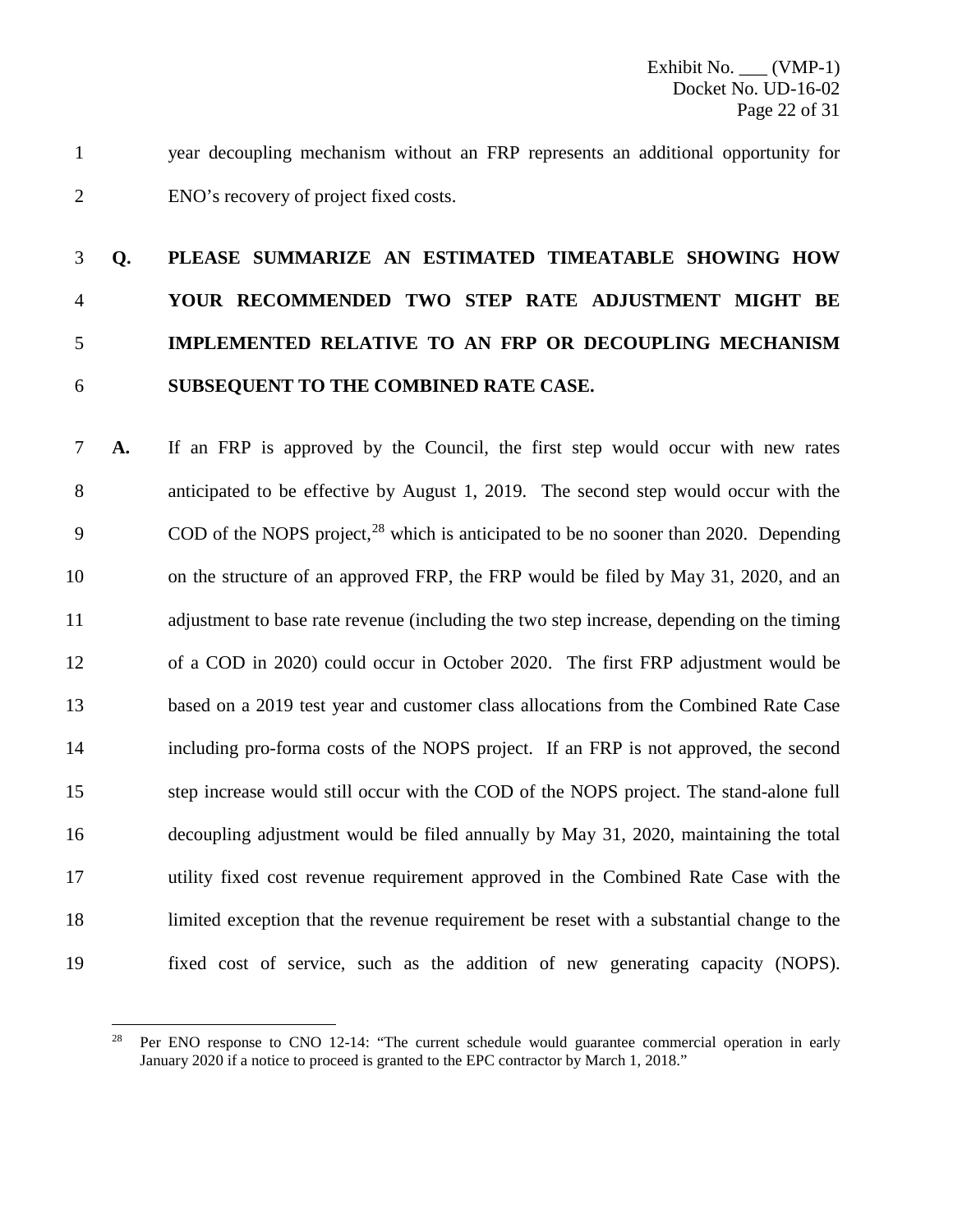| $\mathbf{1}$ | Resolution R-16-103 provides 60 days for responses by interested parties and a rate  |
|--------------|--------------------------------------------------------------------------------------|
| 2            | change implementation date of the first billing cycle of the month following Council |
| 3            | approval. In either of the FRP and stand-alone decoupling cases, the two step rate   |
| 4            | increase would apply with the project COD, and there would be three years of revenue |
| 5            | adjustments based on the project fixed costs updated in each test period.            |

### **VII. ENO PROPOSAL TO RECOVER PROJECT FIXED COSTS OUTSIDE-THE-ROE BANDWIDTH IN AN FRP.**

 **Q. ASSUMING THAT THE COUNCIL APPROVES AN ANNUAL FRP ADJUSTMENT AFTER THE COMBINED RATE CASE, DO YOU AGREE WITH ENO'S PROPOSAL THAT REALIGNMENT OF NOPS PROJECT FIXED COSTS INTO THE FIRST FRP RATE ADJUSTMENT SHOULD BE OUTSIDE AN ROE BANDWIDTH FORMULA?**

 **A.** No. I do not concur that the cost recovery for a capital project approved by the Council should be evaluated outside of an FRP ROE bandwidth formula for its initial year. An FRP revenue adjustment, determined relative to a Council approved ROE, should be based on the revenue requirement related to all fixed costs, including first year project fixed costs. If NOPS were approved for commercial operation as soon as late 2019, under ENO's FRP bandwidth proposal it would be approximately two years later in October 2021, with the second FRP revenue adjustment, that rates would reflect the NOPS revenue requirement evaluated in terms of ENO's approved ROE. The issue of an FRP revenue adjustment based on an ROE evaluation of all fixed costs and revenues in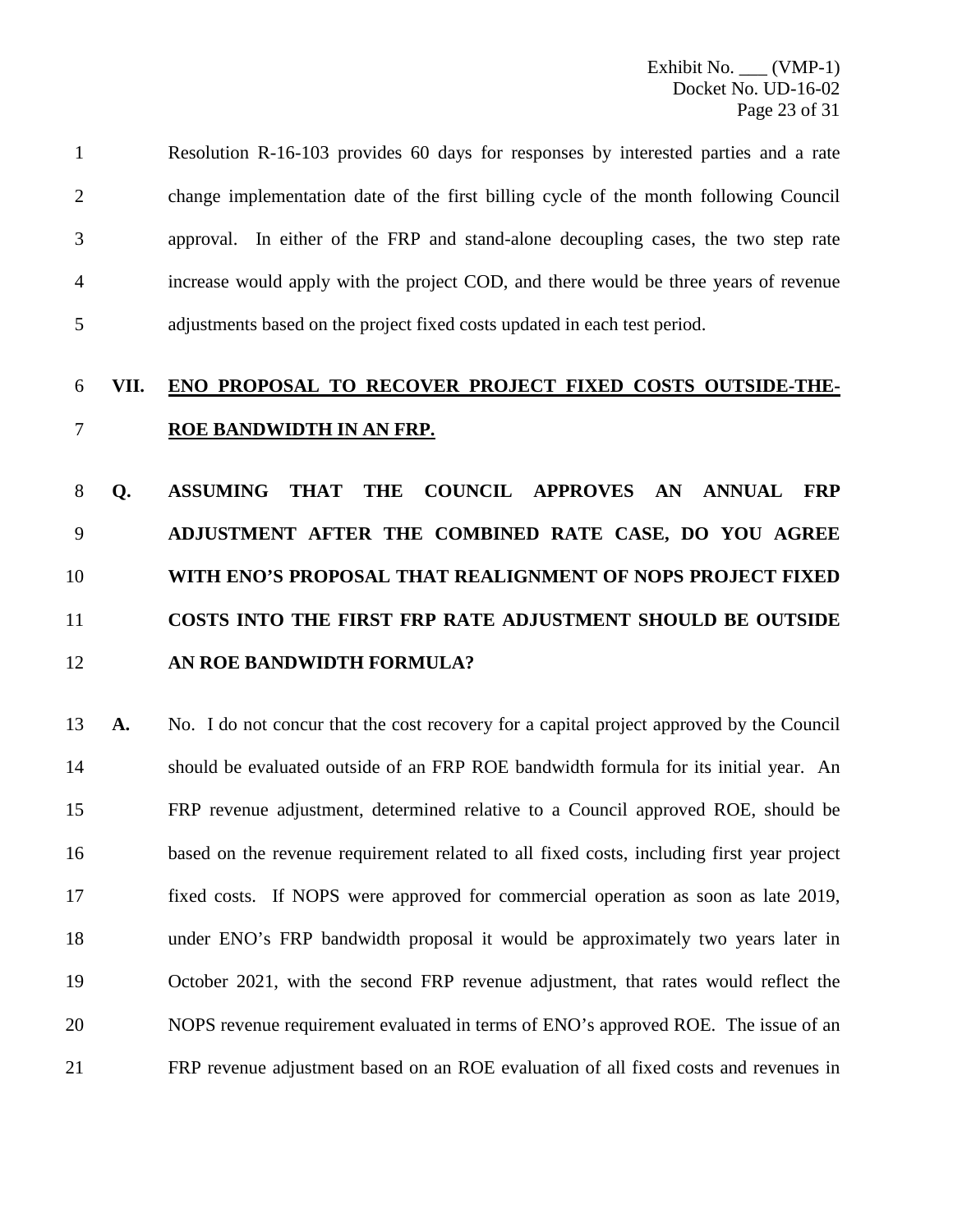|                | the test period is similar to the concerns that were summarized previously relative to  |
|----------------|-----------------------------------------------------------------------------------------|
| $\overline{2}$ | single issue ratemaking. As an example, in a recent case, the Colorado Public Utilities |
| 3              | Commission held that the costs recovered through a Purchased Capacity Adjustment        |
| 4              | Rider should be included in the utility's existing earnings test mechanism, with        |
| 5              | overearnings returned to customers based on the current sharing formula. <sup>29</sup>  |

6 **VIII. LTSA COST RECOVERY**

## 7 **Q. WHAT IS YOUR OPINION REGARDING THE COST RECOVERY AND RATE**  8 **TREATMENT OF LTSA COSTS?**

 **A.** The LTSA costs are payments for major maintenance activities, consisting of a fixed contract portion and other payments varying somewhat based on project utilization such as unit starts and run-time. LTSAs have been used for other Entergy generation projects and will likely be applicable to both NOPS generation alternatives. I concur with 13 Witness Rogers Testimony in Docket No. UD-15-01<sup>[30](#page-24-1)</sup> that LTSA costs are expected to be regularly occurring and predictable costs for major maintenance. While the LTSA has 15 some variance in quarterly and annual costs as in many O&M accounts, these long term maintenance costs are predominately fixed costs and have been recovered in other regulatory jurisdictions as such with fixed cost allocations and cost recovery mechanisms

<span id="page-24-0"></span><sup>&</sup>lt;sup>29</sup> Public Service Company of Colorado, Docket No. 03A-436E, Decision No. C04-476, 234 PUR4th 329, Colorado Public Utilities Commission (May 10, 2004).

<span id="page-24-1"></span><sup>&</sup>lt;sup>30</sup> ENO's Application for Approval to Purchase Power Block 1 of Union Power Station, Docket No. UD-15-01, Direct Testimony of Joseph W. Rogers, at 19, and Supplemental Direct Testimony of Joseph W. Rogers, at 18- 20.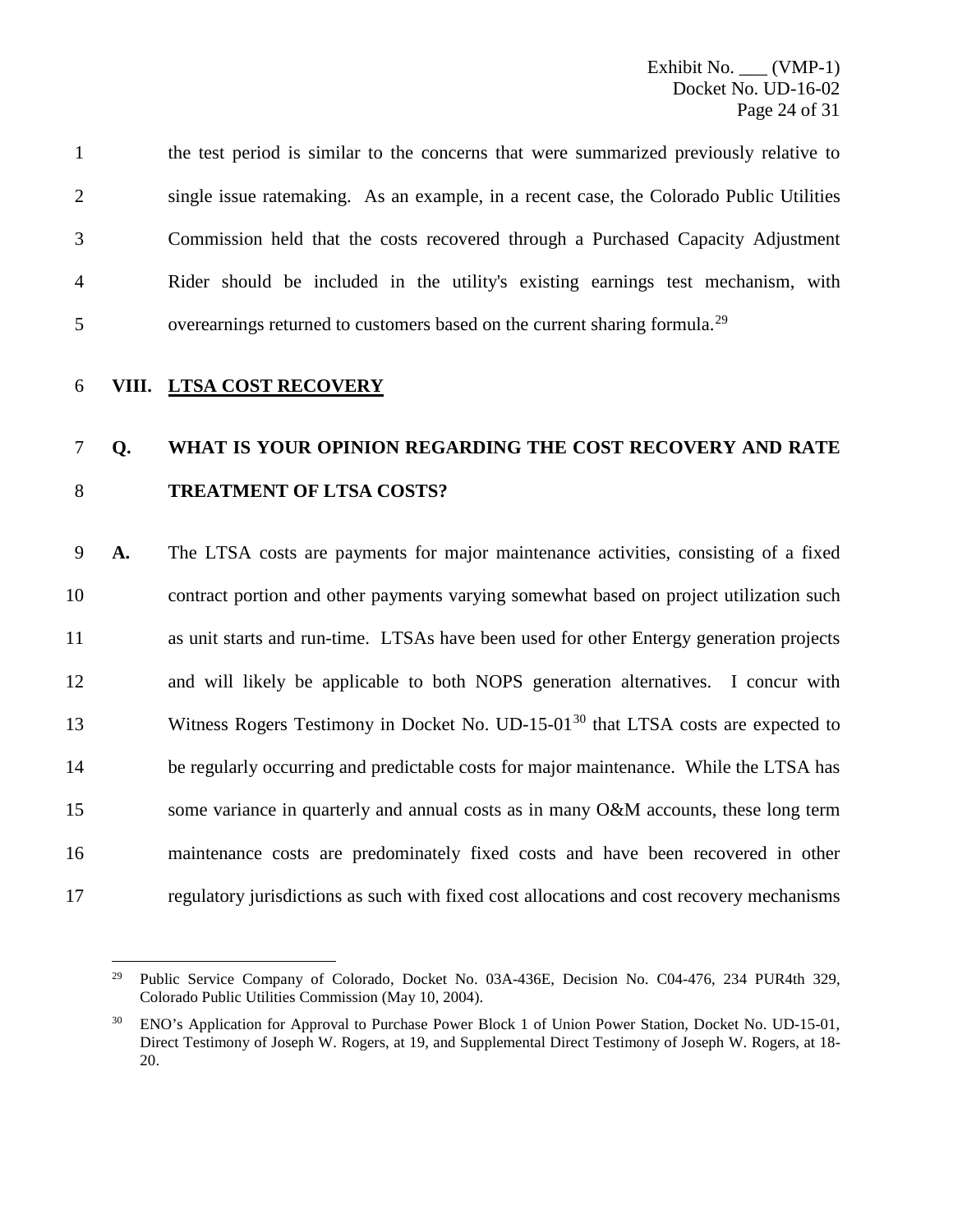– not with fuel as a variable cost. LTSA costs do not vary to the extent of the unpredictability experienced with fuel expense; rather, LTSA costs have the same characteristic occurrence as plant maintenance O&M expenses which are treated under fixed cost recovery. Therefore, I recommend that LTSA costs be recovered using the same methodology to recover all other NOPS fixed/non-fuel costs.

### **Q. HAVE YOU REVIEWED THE TREATMENT OF LTSA COST RECOVERY IN OTHER REGULATORY JURISDICTIONS?**

 **A.** Yes. In 2015, the Arkansas Public Service Commission ("APSC") followed state Commission precedent regarding earlier acquisitions in which LTSA costs were recovered consistent with the fixed cost recovery of the generating unit. Specifically the APSC pointed out that "the maintenance costs accompanying the acquisition of a major new generating asset generally belong in base rates and not in a rider dedicated to fuel 13 cost recovery."<sup>[31](#page-25-0)</sup> I also reviewed recent cases in Nevada and California where LTSA 14 expenses were included in rates based on test period costs.<sup>[32](#page-25-1)</sup>

#### **Q. WHAT IS ENO'S PROPOSAL REGARDING RECOVERY OF LTSA COSTS?**

 **A.** ENO proposes that LTSA costs should be considered solely as variable costs and be recovered entirely in the fuel adjustment clause ("FAC"). ENO estimates LTSA costs for

<span id="page-25-0"></span> Entergy Arkansas, Inc., Docket No. 14-118-U, Order No. 7, — PUR4th —, Arkansas Public Service Commission (Nov. 30, 2015(.

<span id="page-25-1"></span><sup>&</sup>lt;sup>32</sup> Nevada PSC, 12/23/11, PUR 173,500, Nevada Power Company, and CAPUC, 07/29/10, PUR 169775, PG&E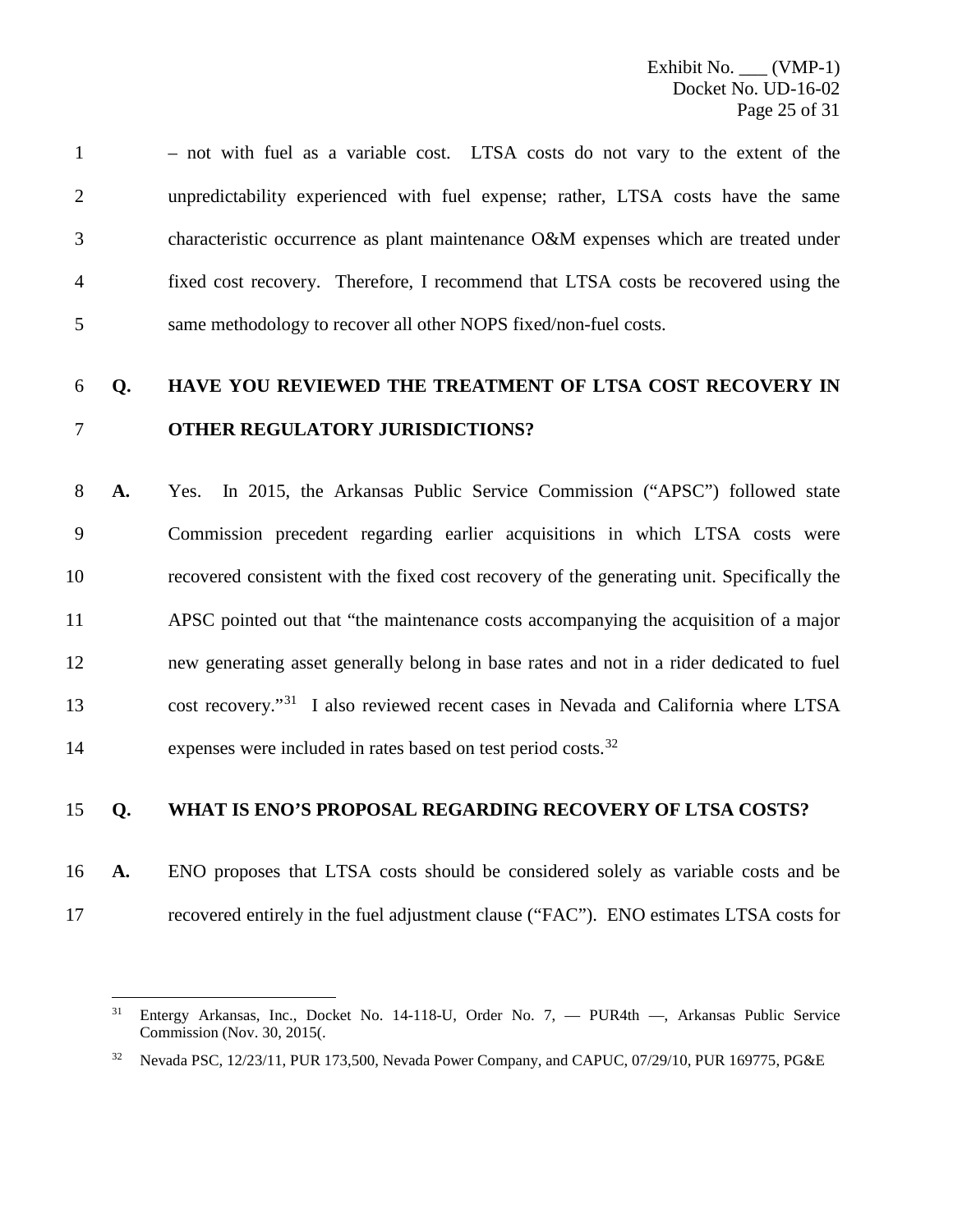the initial year of NOPS operation to be substantial costs of approximately \$4.1 million,<sup>[33](#page-26-0)</sup> so the methodology of allocating LTSA cost recovery must consider cost responsibility and fairness between customer classes. Since the FAC cost recovery is based on kWh sales, LTSA cost recovery through the FAC, under the assumption of LTSA costs being solely variable costs, results in a greater relative impact to high load factor/high use customers.

## **Q. CAN YOU DEMONSTRATE THE COST IMPACT ON CUSTOMER CLASSES FROM DIFFERENT COST ALLOCATION METHODOLOGIES BY USING FIXED COSTS THAT ARE CURRENTLY BEING RECOVERED IN ENO'S FAC?**

 **A.** Yes. Table 1 below is a summary of results for a recent 12 month period of fixed costs being recovered for ENO-Legacy in the FAC. The first line represents the recovery of those fixed costs from customer classes using the kWh allocation basis of the FAC Rider. The second line of Table 1 represents the recovery of these same fixed costs from customer classes using base rate revenues as an interim cost allocation method pending the Council's evaluations in the Combined rate case. The third line of Table 1 confirms that there is a substantial impact among customer classes related to the allocation methodology used in the recovery of fixed costs. Fairness among customer classes is maintained by a cost recovery treatment that is based on cost incurrence. The

<span id="page-26-0"></span>Direct Testimony of Robert A. Breedlove, Table 1, page 6.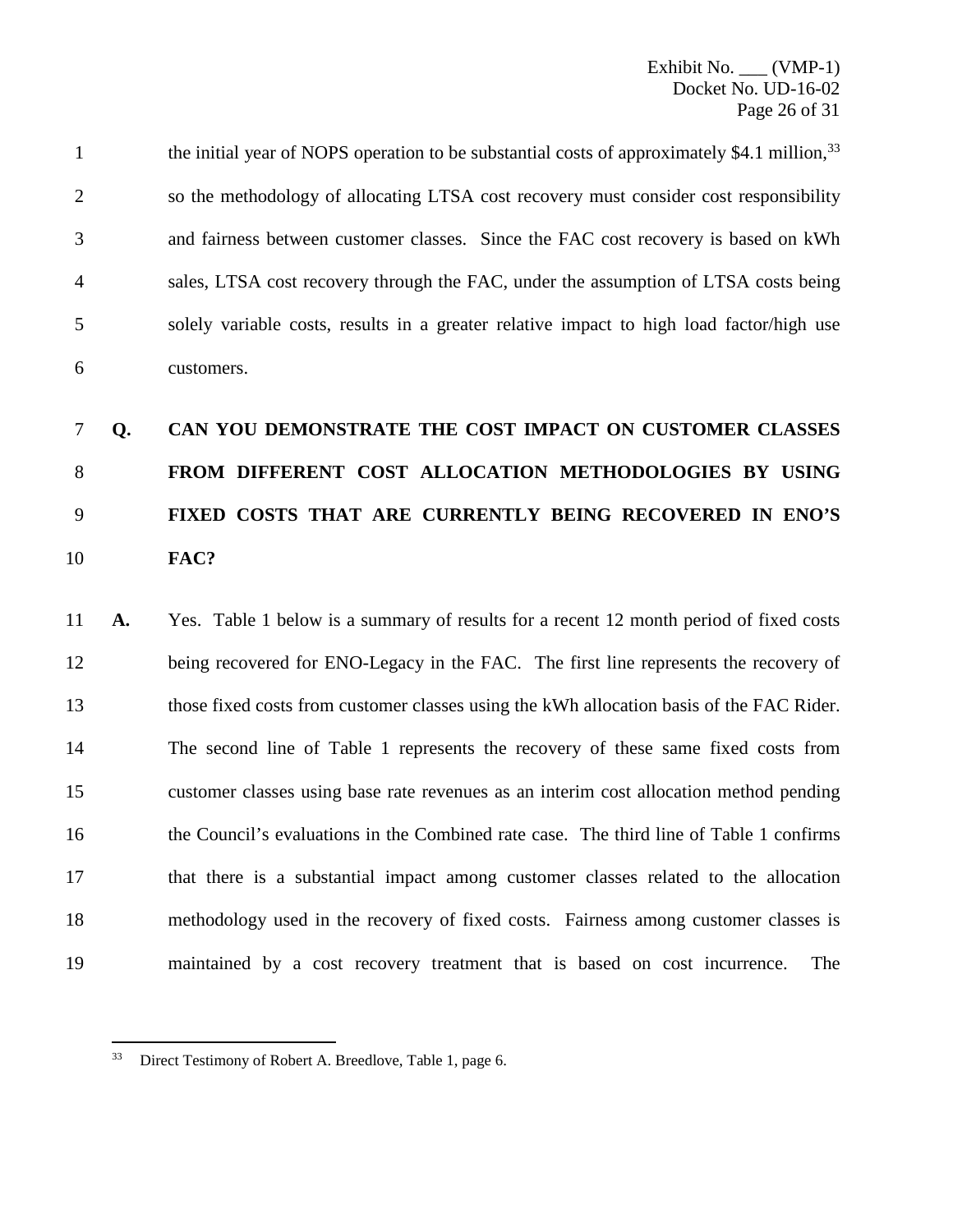1 indiscriminate use of the volumetric recovery of costs through the FAC should be

2 avoided.

| <b>Table 1</b><br><b>ENO</b> - Legacy<br><b>Fuel Adjustment Clause Fixed Costs Recovery</b><br><b>12 Months Ending October 2017</b> |                         |                    |                            |                            |              |
|-------------------------------------------------------------------------------------------------------------------------------------|-------------------------|--------------------|----------------------------|----------------------------|--------------|
|                                                                                                                                     | <b>Total Fixed Cost</b> | <b>Residential</b> | Small<br><b>Commercial</b> | Large<br><b>Commercial</b> | <b>Other</b> |
| Fixed Costs - kWh<br>Allocation <sup>1</sup>                                                                                        | \$66,483,9843           | \$24,377,899       | \$9,984,458                | \$31,126,196               | \$995,432    |
| Fixed Costs - Base Rate<br>Revenue Allocation <sup>2</sup>                                                                          | $$66,483,984^3$         | \$28,356,039       | \$11,397,220               | \$25,068,633               | \$1,662,091  |
| <b>Difference</b>                                                                                                                   |                         | \$3,978,141        | \$1,412,762                | \$(6,057,562)              | \$666,659    |
| $1$ Alleested Dssed on 2016 EEDC Form 1 MWh/s Seld                                                                                  |                         |                    |                            |                            |              |

*1 Allocated Based on 2016 FERC Form 1 MWh's Sold*

*2 Allocated Based on 2016 FERC Form 1 Base Rate Revenues*

*3 Total Fixed Costs Taken From the 12 Month Total of Fuel Adjustment Clause, Legacy ENO Geographic- Specific Adjustments. Page "4 Geographic - Specific Legacy ENO Adjustments" Line 15.*

3

### 4 **IX. COMPARISON OF DSM ANNUAL PEAK REDUCTIONS USED IN ENO**  5 **ANALYSES**

### 6 **Q. PLEASE SUMMARIZE THE DIFFERENT SETS OF DSM REDUCTIONS AT**

### 7 **THE ANNUAL ENO SYSTEM PEAKS THAT WERE USED IN ENO ANALYSES.**

8 **A.** ENO used one set of estimated DSM peak reductions for the economic analysis of their

- 9 three Reference Case portfolios, which was intended to reflect current levels of DSM
- <span id="page-27-0"></span>10 $peak$  reduction with no projected DSM program increases.<sup>34</sup> A second set of estimated

 <sup>34</sup> Supplemental Direct Testimony of Seth E. Cureington, 27.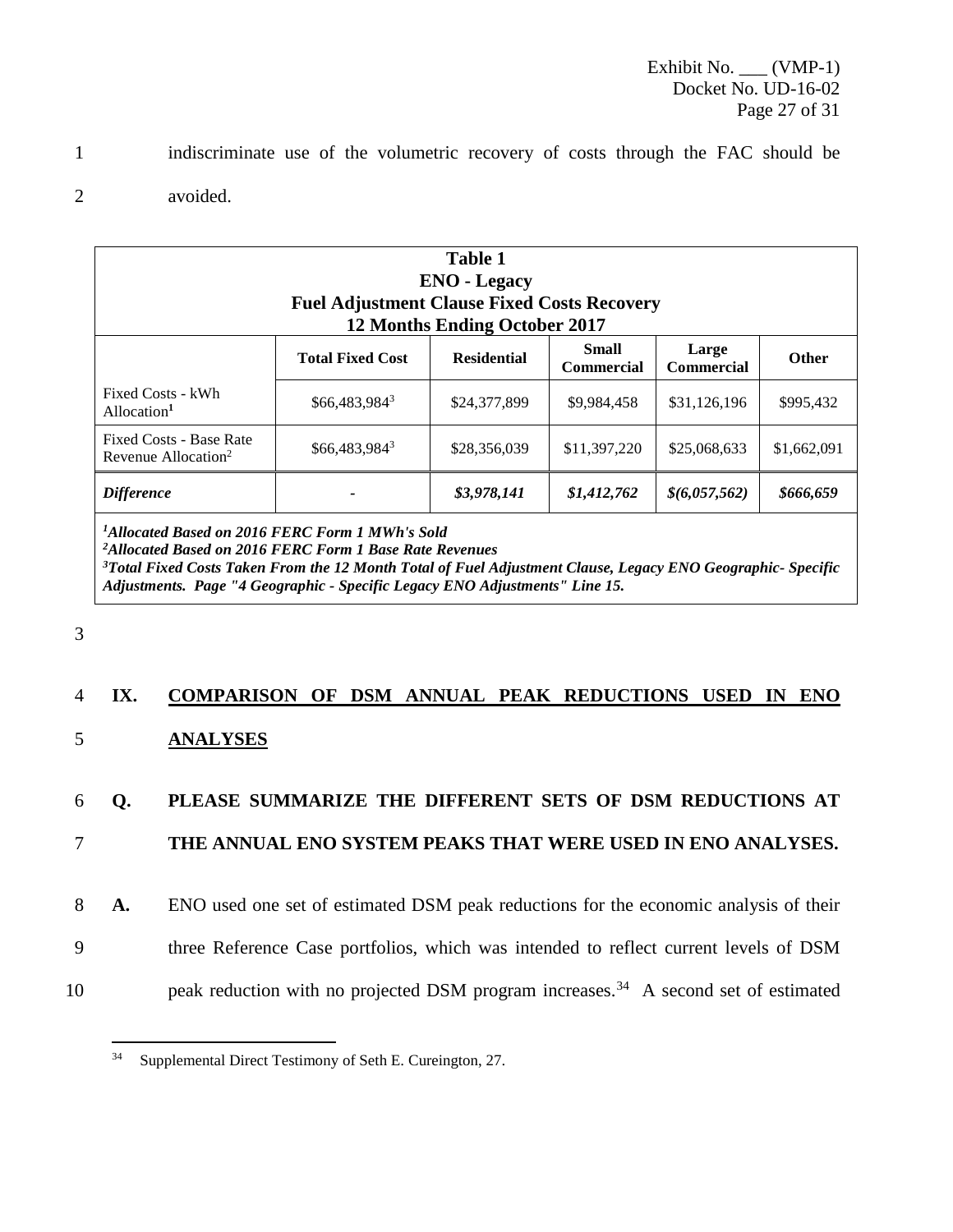DSM peak reductions was constructed to reflect the Council policy regarding a DSM goal to be incorporated with the implementation of prospective ENO DSM programs, and was used in the economic analysis of their four Requested Case portfolios. A third set of DSM peak reductions for specific forecasted years was included in ENO's transmission analyses, as discussed in the testimony of Witness Movish. The third set of DSM reductions was also intended to reflect the Council policy regarding a DSM goal, but the DSM reduction values used in that analysis were noticeably less than the corresponding annual values of the second set referenced above.

### **Q. DID YOU PREPARE A COMPARISON BY YEAR OF THESE THREE SETS OF DSM PEAK REDUCTIONS USED BY ENO?**

 **A.** Yes. Table 2 below shows a year by year comparison of the estimated MW reduction to 12 the annual system peak for each of the three sets I referenced above.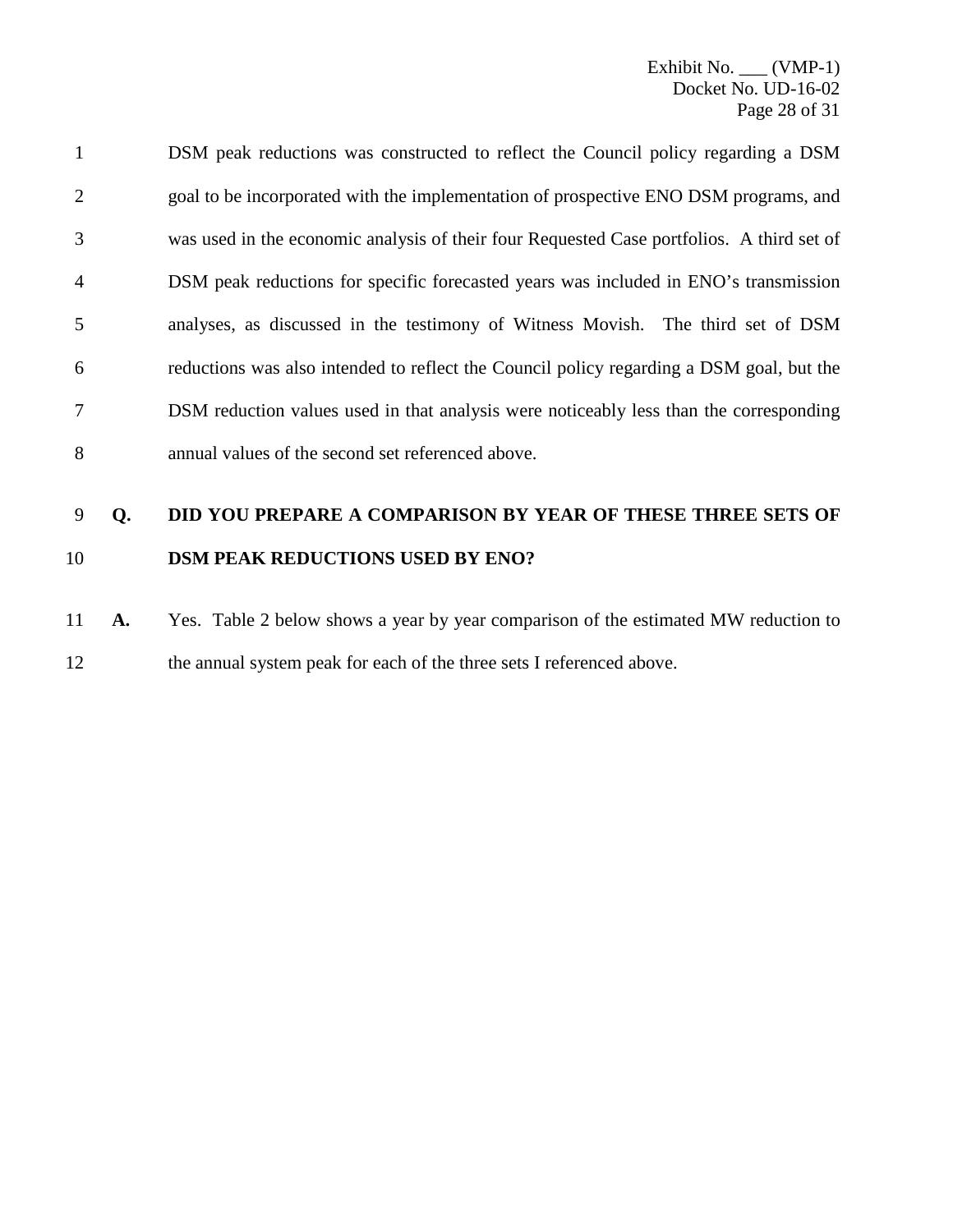|                                                 |                                                                                                                                                                                                                                                                                                                                                                       | <b>Table 2</b><br><b>Annual DSM System Peak Reduction</b> |                                              |
|-------------------------------------------------|-----------------------------------------------------------------------------------------------------------------------------------------------------------------------------------------------------------------------------------------------------------------------------------------------------------------------------------------------------------------------|-----------------------------------------------------------|----------------------------------------------|
|                                                 |                                                                                                                                                                                                                                                                                                                                                                       | 2017-2036                                                 |                                              |
| MW; Includes Transmission & Distribution Losses |                                                                                                                                                                                                                                                                                                                                                                       |                                                           |                                              |
| Year                                            | Reference Case <sup>1</sup>                                                                                                                                                                                                                                                                                                                                           | <b>Councils 2% DSM</b><br>Goal <sup>2</sup>               | <b>Transmission</b><br>Analysis <sup>3</sup> |
| 2017                                            |                                                                                                                                                                                                                                                                                                                                                                       |                                                           |                                              |
| 2018                                            |                                                                                                                                                                                                                                                                                                                                                                       |                                                           |                                              |
| 2019                                            |                                                                                                                                                                                                                                                                                                                                                                       |                                                           |                                              |
| 2020                                            |                                                                                                                                                                                                                                                                                                                                                                       |                                                           |                                              |
| 2021                                            |                                                                                                                                                                                                                                                                                                                                                                       |                                                           |                                              |
| 2022                                            |                                                                                                                                                                                                                                                                                                                                                                       |                                                           |                                              |
| 2023                                            |                                                                                                                                                                                                                                                                                                                                                                       |                                                           |                                              |
| 2024                                            |                                                                                                                                                                                                                                                                                                                                                                       |                                                           |                                              |
| 2025                                            |                                                                                                                                                                                                                                                                                                                                                                       |                                                           |                                              |
| 2026                                            |                                                                                                                                                                                                                                                                                                                                                                       |                                                           |                                              |
| 2027                                            |                                                                                                                                                                                                                                                                                                                                                                       |                                                           |                                              |
| 2028                                            |                                                                                                                                                                                                                                                                                                                                                                       |                                                           |                                              |
| 2029                                            |                                                                                                                                                                                                                                                                                                                                                                       |                                                           |                                              |
| 2030                                            |                                                                                                                                                                                                                                                                                                                                                                       |                                                           |                                              |
| 2031                                            |                                                                                                                                                                                                                                                                                                                                                                       |                                                           |                                              |
| 2032                                            |                                                                                                                                                                                                                                                                                                                                                                       |                                                           |                                              |
| 2033                                            |                                                                                                                                                                                                                                                                                                                                                                       |                                                           |                                              |
| 2034                                            |                                                                                                                                                                                                                                                                                                                                                                       |                                                           |                                              |
| 2035                                            |                                                                                                                                                                                                                                                                                                                                                                       |                                                           |                                              |
| 2036                                            |                                                                                                                                                                                                                                                                                                                                                                       |                                                           |                                              |
|                                                 | <sup>1</sup> Taken from ENO's Response to Discovery Question ADV 7-3, File TC-UD1602-<br>00ADV007-N003-006 (b)BP17U ENOI Existing DSM Analysis_HSPM<br><sup>2</sup> Calculated from ENO's Response to Discovery Question ADV 7-3, File<br>BP17U_ENOI_NonCoinPks_TC_2%DSMScenario_c_HSPM<br><sup>3</sup> Taken from ENO's Response to Discovery Question ADV 13-1 HSPM |                                                           |                                              |

### 1 **Q. WHAT ASSUMPTIONS DID ENO USE IN DEVELOPING THESE THREE SETS**

2 **OF ESTIMATED DSM PEAK MW REDUCTIONS?**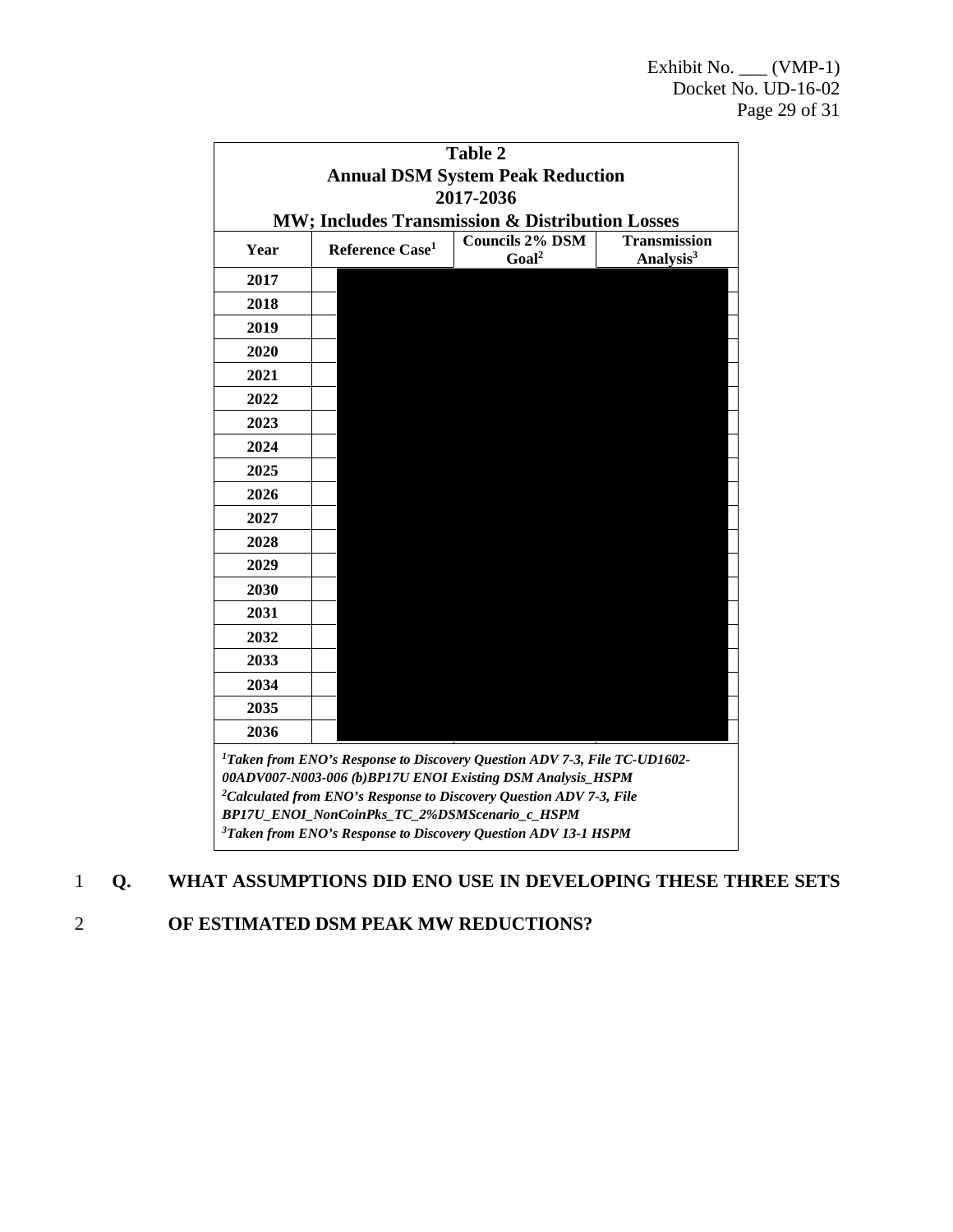| $\mathbf{1}$   | A. | For ENO's economic analysis of its three Reference Cases presented in Exhibit SEC-12,            |
|----------------|----|--------------------------------------------------------------------------------------------------|
| $\overline{2}$ |    | ENO assumed a "continuation of the Energy Smart program." <sup>35</sup> Specifically, ENO used   |
| 3              |    | the Energy Smart kWh savings for program year 6 (12 months ended March 2017) and                 |
| $\overline{4}$ |    | assumed that that level of incremental annual kWh savings would continue for the 20-             |
| 5              |    | year analysis period. For the four Requested Cases, ENO assumed a 0.2% increase in               |
| 6              |    | DSM kWh savings relative to sales each year starting in 2019 until attaining an annual           |
| $\overline{7}$ |    | incremental DSM savings of 2% of sales. For the transmission analyses performed by               |
| 8              |    | ENO, no additional work papers were provided to explain why the projected DSM peak               |
| 9              |    | reductions for the specific years of the analysis (column 3 of Table 2) differed from those      |
| 10             |    | previously provided by ENO related to the Council policy (column 2 of Table 2). <sup>36</sup> An |
| 11             |    | important assumption related to the values of Table 2 is that the system peak MW                 |
| 12             |    | reductions indicated for all three sets of DSM impacts are calculated from annual energy         |
| 13             |    | efficiency kWh reductions; no demand response programs were included in the DSM                  |
| 14             |    | system peak MW reductions.                                                                       |

### **Q. DID YOU REVIEW THE DEVELOPMENT OF ENO'S PROJECTED DSM REDUCTIONS IN ENO'S WORK PAPERS?**

<span id="page-30-0"></span>Supplemental Direct Testimony of Seth E. Cureington, 27:2.

<span id="page-30-1"></span><sup>&</sup>lt;sup>36</sup> Workpapers to support the estimated DSM peak reductions used in ENO's transmission analysis were requested in CNO discovery set 15, but those work papers did not show why the DSM peak reduction values differ.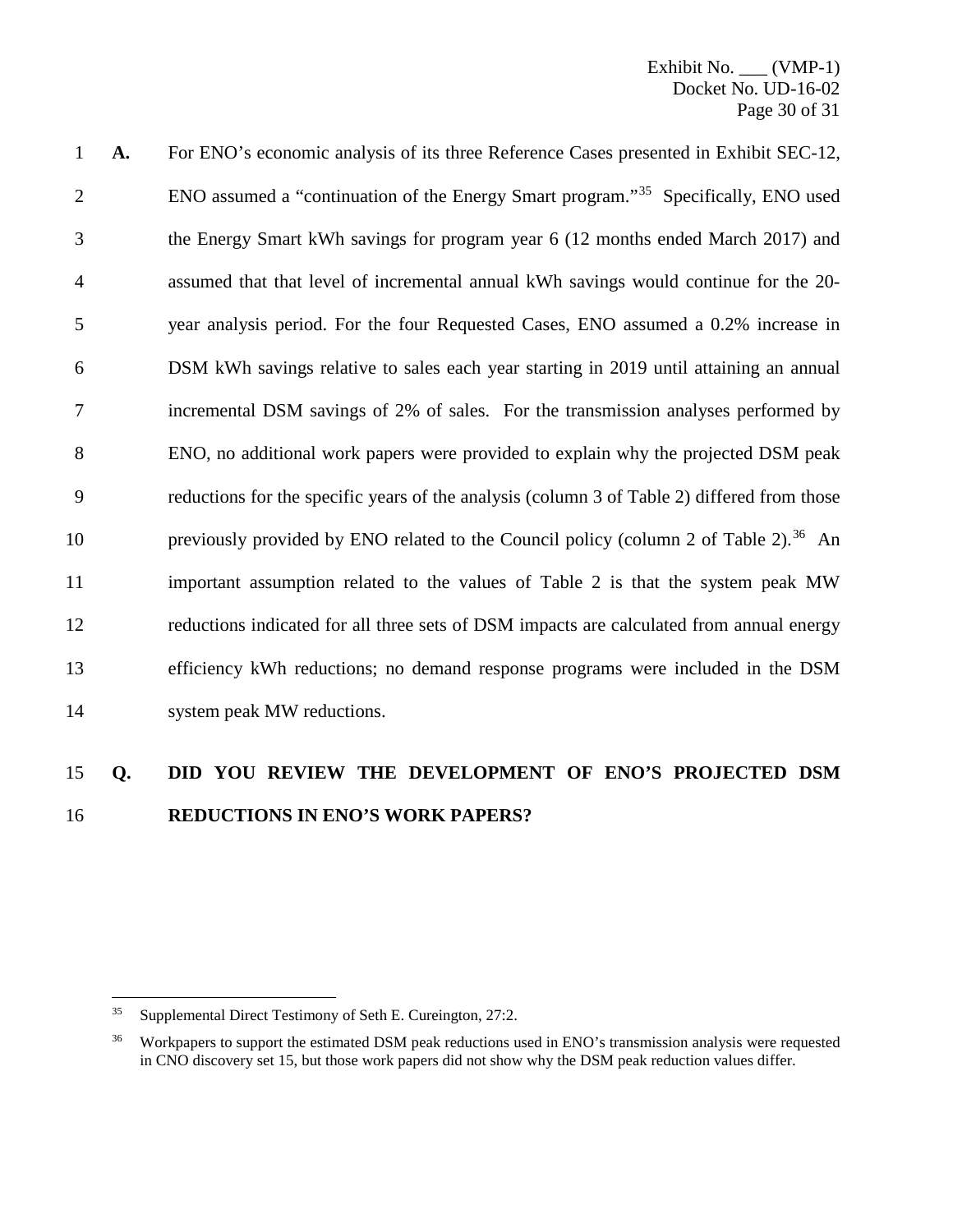Exhibit No. (VMP-1) Docket No. UD-16-02 Page 31 of 31

 **A.** Yes. For the DSM reductions shown in Column 1 of Table 2 ("existing DSM"), ENO 2 provided work papers in discovery, which included the impact on ENO's system peak assuming that existing Energy Smart program levels of incremental annual kWh savings will be held constant at 2016 levels with prior years' program kWh benefits depreciated forward. ENO also provided hourly load profile data based on load research that was used to estimate the system peak MW reductions from the annual kWh savings. For the DSM peak reductions shown in Column 2 of Table 2 ("Council 2% policy DSM"), ENO 8 provided additional work papers in discovery<sup>[38](#page-31-1)</sup> which developed cumulative kWh annual energy efficiency program savings by year incorporating the Council policy based on a three-year running average of annual kWh sales. Hourly load profile data and transmission/distribution losses were then used to estimate the yearly reduction to ENO's system peak.

### **Q. DOES THIS CONCLUDE YOUR TESTIMONY?**

**A.** Yes.

<span id="page-31-0"></span> ENO response to CNO 7-3, "TC-UD1602-00ADV007- 003\_006(b)\_BP17U\_ENOI\_Existing\_DSM\_Analysis\_HSPM".

<span id="page-31-1"></span><sup>&</sup>lt;sup>38</sup> ENO response to CNO 10-15, "TC-UD1602-00ADV010-N015 (a) (i) BP17U ENOI Existing DSM Analysis\_HSPM".